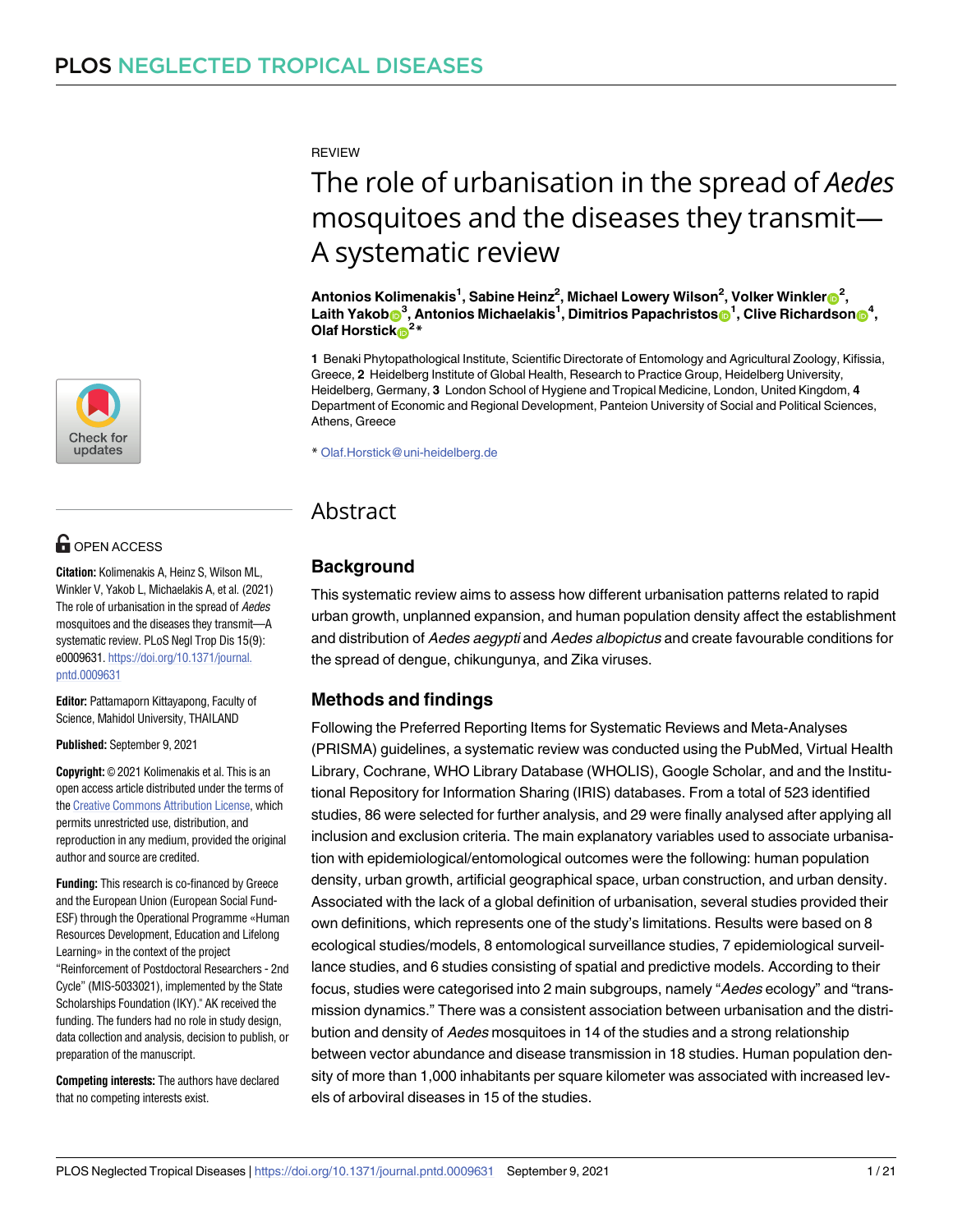#### <span id="page-1-0"></span>**Conclusions**

The use of different methods in the included studies highlights the interplay of multiple factors linking urbanisation with ecological, entomological, and epidemiological parameters and the need to consider a variety of these factors for designing effective public health approaches.

### Author summary

The expansion of urbanisation is often associated with the emergence and spread of vector-borne diseases by creating favourable conditions for the survival of *Aedes* species and the spread of dengue, chikungunya, and Zika viruses. This systematic review examined the relationship of urbanisation to the emergence and spread of *Aedes* mosquito–borne diseases and epidemics. From a total of 523 identified studies, 29 were included in the analysis. Studies were categorised into 2 main subgroups, namely "*Aedes* ecology" and "transmission dynamics" according to the main influence factors posed by urbanisation. Selected articles showed a clear relationship of urbanisation with distribution and density of *Aedes* mosquitoes and a robust association between vector production, human population density, and disease transmission. Differing definitions of 'urbanisation' and the interplay of numerous factors linking urbanisation with ecological, entomological, and epidemiological parameters highlight the need for a multidimensional perspective when assessing the impacts of rapid and unplanned urban expansion and when designing effective control programmes.

# **Introduction**

Rapid unplanned urbanisation in combination with climate and environmental change, increased global travel and trade, and other societal challenges has stimulated the emergence or reemergence of vector-borne diseases  $[1-3]$  $[1-3]$  $[1-3]$  $[1-3]$  $[1-3]$ . Various studies have indicated that the intensification of urbanisation favours the spread of these diseases, which may also flourish due to a greater density of people as well as domestic and peridomestic animals [\[4,5\]](#page-17-0).

According to the United Nations (UN) [\[6](#page-17-0)], urbanisation is the process whereby the proportion of a population living in urban areas and by which a large number of people become permanently concentrated in relatively small areas forming a city. It is estimated that 55% of the world's population resided in urban areas in 2018, while by 2050, 68% of the world's population is projected to be urban [[7\]](#page-17-0). In addition, according to Bhatt and [colleagues](https://www.ncbi.nlm.nih.gov/pmc/articles/PMC3651993/bin/NIHMS453763-supplement-1.pdf) [8], areas where human population density is greater than or equal to 1,000 people per square kilometer are indicative of intense urbanisation, thus providing a suitable threshold for distinguishing urban from peri-urban and rural areas. According to Vlahov and colleagues [\[9\]](#page-17-0), urbanisation refers to the change in size, density, and heterogeneity of cities, while factors such as population mobility, segregation, and industrialisation frequently accompany urbanisation. Thus, the process of urbanisation is not dependent on the definition of urban per se, but rather on the dynamics of agglomeration of individuals.

According to WHO [\[10\]](#page-17-0), urbanisation is expected to bring about the emergence of new vector-borne diseases and further intensification of others, particularly viral diseases transmitted by *Aedes* mosquitoes. The control of *Aedes* species is rather complicated and requires the application of standardised control measures and quality control activities, monitoring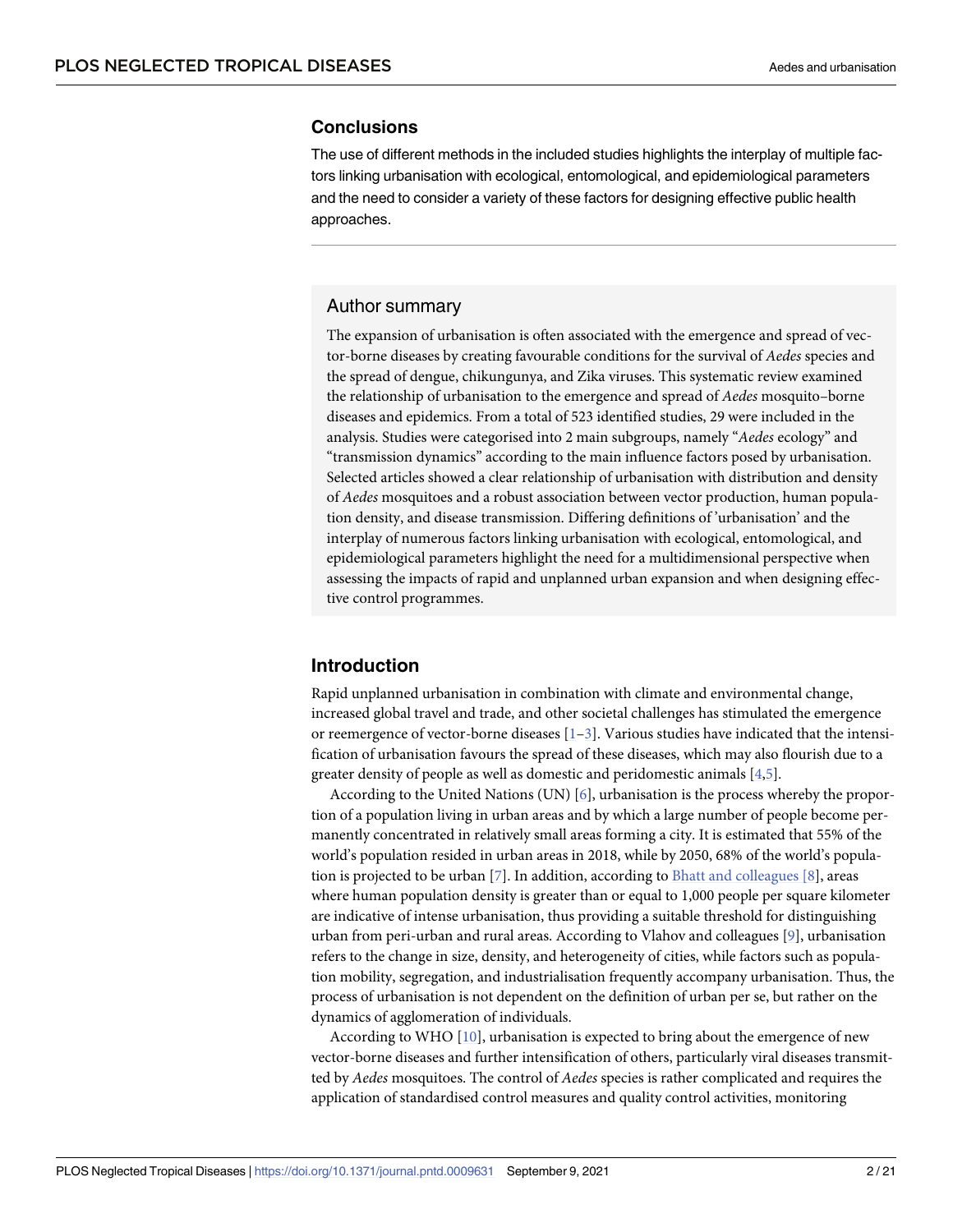<span id="page-2-0"></span>protocols, community-based interventions, and emergency vector control plans to reduce the risk of an epidemic [[11](#page-17-0)]. These interventions can prove particularly difficult to implement in cases of other escalating societal challenges, such as population movements and rapid and unplanned urbanisation [[8](#page-17-0),[12](#page-17-0)].

The current study is based on preceding work that supports the hypothesis that urbanisation favours the spread of infectious diseases [[2,8,13](#page-17-0)]. It attempts to contribute to previously conducted reviews on identified associations and gaps for studying the interrelationship of socioecological factors related to *Aedes* species and disease transmission in urban areas [\[14–](#page-17-0) [16\]](#page-17-0) by providing further evidence on how urbanisation patterns influence *Aedes* ecology and affect the spread and reemergence of *Aedes*-borne diseases.

Thus, the principal aim of this study was to evaluate the impact of urbanisation on the emergence and reemergence of *Aedes*-borne infectious diseases and the degree to which urbanisation processes create suitable habitats for *Aedes* mosquitoes. In particular, the study emphasises the following: (a) the influence of urbanisation on *Aedes* ecology; (b) the impact of urbanisation on disease transmission dynamics; (c) the role of human population density; and (d) the link between urbanisation and *Aedes*-borne diseases from a socioecological perspective.

#### **Materials and methods**

This study follows the Preferred Reporting Items for Systematic Reviews and Meta-Analyses (PRISMA) guidelines for reporting systematic reviews and meta-analyses [[17](#page-17-0)]. Preliminary searches were performed on PubMed to fine-tune the search protocol, and a review protocol was drawn up.

Terms used for the literature search were the following: "*Aedes aegypti*" or "*Aedes albopictus*" or "*Aedes*" and "dengue" or "chikungunya" or "Zika." Searches were run with each one of these terms separately, or a set of them, in combination with "urbanisation" or "human population density." The search was conducted using the appropriate Medical Subject Heading (MeSH) terms followed by the Boolean operator "OR" for terms within categories and "AND" between categories combined with "free text" terms. The terms used for the "vector" category included "*Aedes aegypti*" and "*Aedes albopictus*" and "*Aedes*." The search terms for the "diseases" category included "dengue," "chikungunya," and "Zika." These terms were used in different combinations together with the terms urbanisation and human population density in order to broaden the search.

The literature search was performed between February and April 2020 in the following databases: PubMed, Virtual Health Library, Cochrane, WHO Library Database (WHOLIS), Google Scholar, and the Institutional Repository for Information Sharing (IRIS). For searches in Google Scholar, we screened the first 200 hits and adding batches of a further 50 hits as long as the previous batch contained at least 1 relevant title. The search was initially conducted without any geographical, date, or language restriction in the selected databases by 2 independent reviewers (AK and SH). In a second step, articles were reviewed independently in full by these 2 reviewers, with a third reviewer available in case of disagreement between them. The references cited by each included article were also reviewed for potentially eligible studies.

Data extraction was carried out using a predefined data extraction sheet. Studies were first categorised into 4 groups according to study type: ecological studies or ecological models; entomological surveillance; epidemiological surveillance; and spatial and predictive models. The studies were further reviewed for the associated mosquito vector, either *Aedes albopictus* or *Aedes aegypti*, and reported diseases. All studies were then further analysed in regard to their urbanisation context as well as for their reported definition of urbanisation. It is worth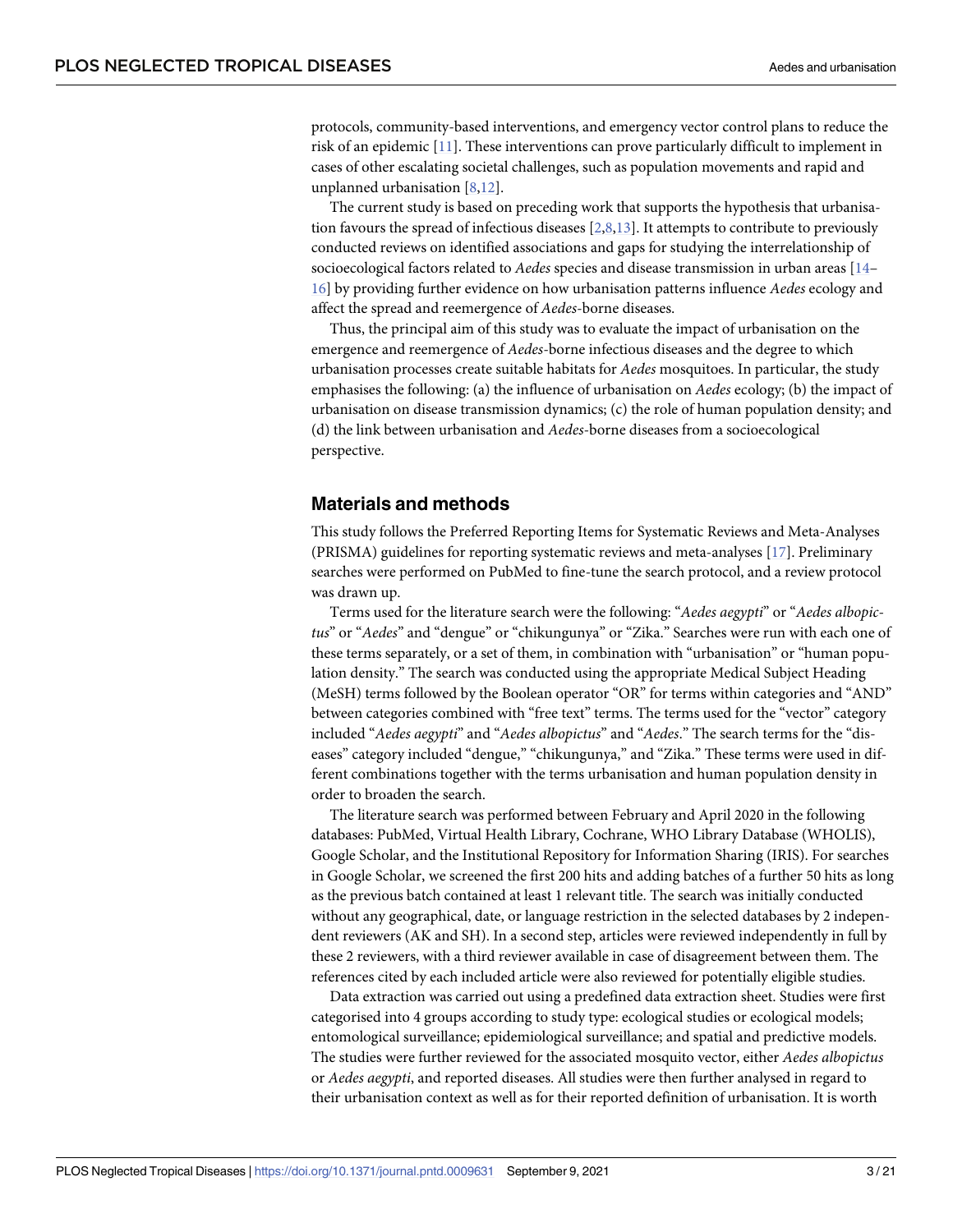<span id="page-3-0"></span>noting that in most studies ( $n = 23$ ), a separate definition for urbanisation was provided, thus highlighting (1) the lack of a universal definition for urbanisation; and (2) its dynamic and transformative aspect. In the remaining studies ( $n = 6$ ), the effect of urbanisation was deduced mainly from the human population density criterion and confirmed through the overall urbanisation context of the study area.

Following further analysis of the measured outcomes and key findings, 5 main explanatory variables driving either the "*Aedes* ecology" or "disease transmission" were discerned. These variables were the following: (1) human population density; (2) urban growth; (3) artificial geographical space; (4) urban construction; and (5) urban density. The associations of these 5 explanatory variables with the 2 main factors influenced by urbanisation, "*Aedes* ecology" and "disease transmission," were then presented in the evidence table [\(Table](#page-4-0) 1).

The preestablished inclusion criteria comprised (i) studies examining how/if urbanisation affects the density, larval development rate, breeding sites, and adult survival time of *Ae*. *albopictus* and *Ae*. *aegypti*; (ii) studies examining how/if urbanisation affects the establishment, distribution, and vector density of *Ae*. *albopictus* and *Ae*. *aegypti*; (iii) studies examining how/if human population density favours the spread of dengue, Zika, and chikungunya incidence cases and epidemics; (iv) studies examining how/if geospatial patterns of urbanisation or human population density affect the seroprevalence and incidence of *Aedes* borne diseases; and (v) studies examining how/if the urbanisation trends create a syndemic effect that favours the incidence of dengue, chikungunya, or Zika.

Exclusion criteria were (i) studies not including urbanisation or human population density as a potential predictor variable or an explanatory variable for the incidence of dengue, chikungunya, or Zika or for *Aedes* population dispersal; (ii) studies focusing on mosquito species other than *Ae*. *albopictus* or *Ae*. *Aegypti*; (iii) studies focusing on Knowledge, Attitudes, and Practices (KAP) methodologies or clinical and laboratory characteristics with minor reference to urbanisation or human population density; (iv) studies conducted in urbanised settings consisting of a human population density less than 1,000 inhabitants per square kilometer; and (v) opinion papers or descriptive studies not providing numerical values or correlation indexes.

#### **Quality assessment**

The variety of methodological approaches taken by the studies included in the current analysis justified the use of a mixed methods tool for appraising different qualitative and quantitative aspects of the included studies. The Mixed Methods Appraisal Tool (MMAT) was selected for its potential to assess the methodological quality of quantitative, qualitative, and mixed methods studies [\[18,19](#page-18-0)]. A total score based on a percentage scale was calculated for each study by dividing the number of criteria met by the number of criteria assessed (15 for mixed methods studies and 5 for other studies). For each criterion met, a "Yes" value was given, in contrast to "No" or "Can't tell" in case of not meeting the criterion. Studies ranged from 0% (zero quality) through 20% (very low quality), 40% (low quality), 60% (moderate quality), 80% (considerable/good quality) to 100% (very high quality). About half of the studies (*n* = 15) were assessed on the mixed methods studies' criteria, while the rest of the studies (*n* = 14) were assessed for their qualitative criteria. All studies were assessed by 2 reviewers (AK and SH). The quality assessment was not used for further exclusion of studies, but was considered in the interpretation of results.

#### **Results**

#### **Study selection**

A total of 523 articles with abstracts were identified through the database searches. Following the removal of 186 duplicates, 337 records were initially screened based on title and abstract by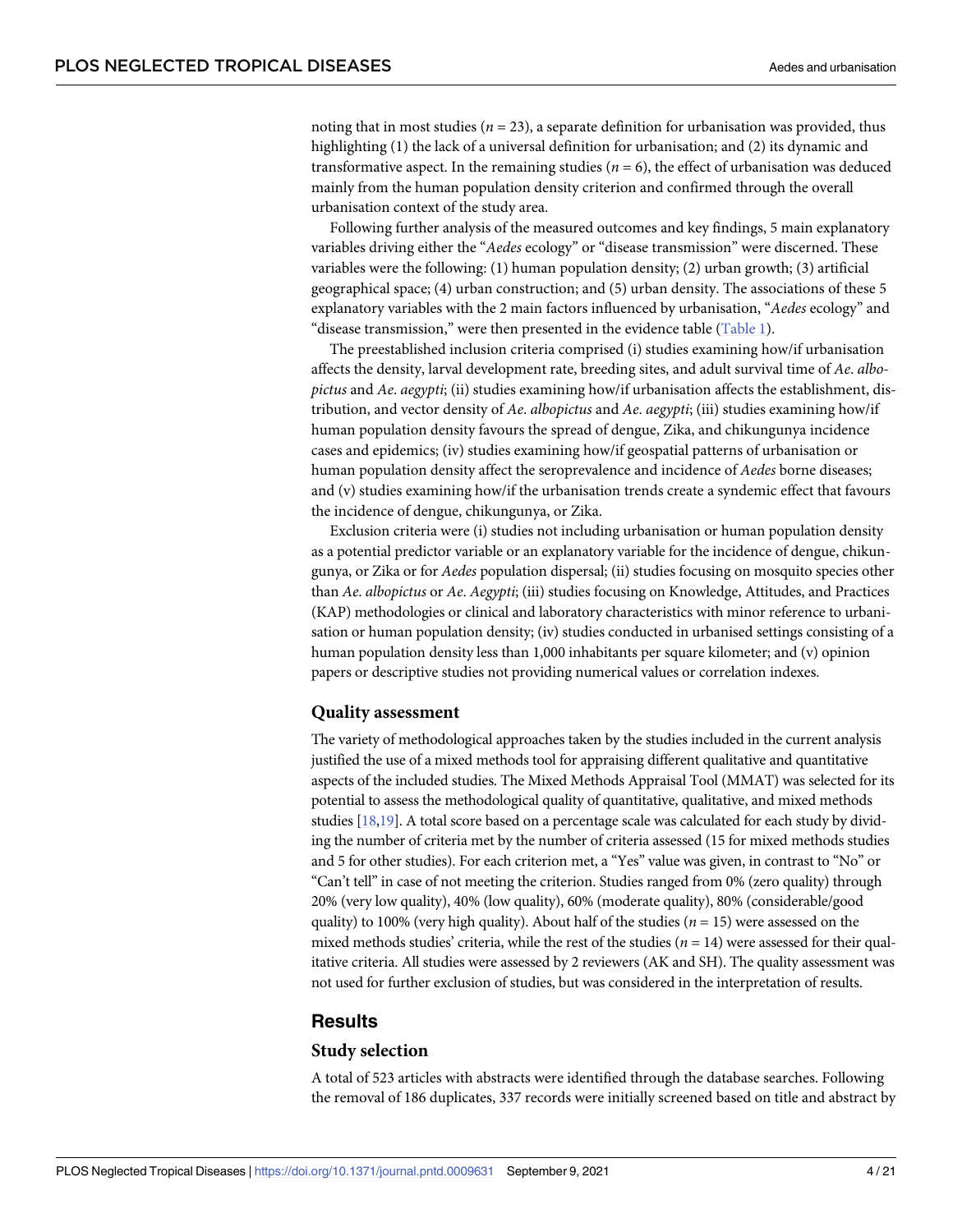<span id="page-4-0"></span>

| Table 1. Evidence table.                                                     |                                             |                                                         |                  |                                     |                                                    |                                                                                                                  |                                                                                                                                                                                                                                                                                                                                        |                     |                                |
|------------------------------------------------------------------------------|---------------------------------------------|---------------------------------------------------------|------------------|-------------------------------------|----------------------------------------------------|------------------------------------------------------------------------------------------------------------------|----------------------------------------------------------------------------------------------------------------------------------------------------------------------------------------------------------------------------------------------------------------------------------------------------------------------------------------|---------------------|--------------------------------|
| Author year                                                                  | and population<br>Study location<br>density | Study type                                              | Vector           | Disease                             | Urbanisation<br>variable                           | Measured outcome                                                                                                 | Key findings and<br>conclusions                                                                                                                                                                                                                                                                                                        | Influence<br>factor | assessment<br>Quality<br>score |
| Aedes ecology                                                                |                                             |                                                         |                  |                                     |                                                    |                                                                                                                  |                                                                                                                                                                                                                                                                                                                                        |                     |                                |
| Estallo and<br>(2018) [46]<br>colleagues                                     | Cordoba; 2,273<br>Argentina,                | Ecological model                                        | aegypti<br>Aedes | chikungunya,<br>and Zika<br>Dengue, | construction<br>Urban                              | driving the distribution of<br>demographic factors<br>socioeconomic, and<br>Ae. aegypti larvae<br>Environmental, | in which container habitats<br>showed a wider geographic<br>density, as well as in places<br>are available for egg laying<br>distribution in areas with<br>The Ae. aegypti risk map<br>and larval development,<br>abandoned train depots,<br>high human population<br>such as city channels,<br>informal settlements<br>and cemeteries | Aedes ecology       | $\overline{40}$                |
| Vallejo and<br>colleagues<br>(2015) $\overline{\left[47\right]}$<br>Fuentes- | Arauca; 4,321-<br>Colombia,<br>9,332        | Ecological model                                        | Ae. aegypti      | Dengue                              | geographic space<br>Artificial                     | Relationship between the<br>territory's structures and<br>dynamics and vector<br>density                         | density in both study areas,<br>social systems shape areas<br>territorial structures and<br>unplanned urbanisation<br>between ecological and<br>aegypti density; higher<br>with high and low Ae.<br>density was related to<br>where the interaction<br>dynamics and vector<br>relationship between<br>The study found a                | Aedes ecology       | 100                            |
| Satoto and<br>colleagues<br>$(2019)$ $[25]$                                  | Magelang; 6,693<br>Indonesia,               | epidemiological<br>Entomological<br>surveillance<br>and | Ae. aegypti      | Dengue                              | urban growth<br>density and<br>population<br>Human | insecticide resistance and<br>DHF case distribution<br>Association between<br>related to human<br>urbanisation   | population size and human<br>potentially related to slight<br>urban areas to urban areas<br>increase in population size<br>in almost the same period<br>Study showed increasing<br>and human urbanisation<br>urbanisation from less<br>insecticide resistance,<br>as the occurrence of                                                 | Aedes ecology       | $80\,$                         |
| Zahouli and<br>colleagues<br>(2016) [20]                                     | Côte d'Ivoire,<br>Treichville;<br>$1,800$   | Entomological<br>surveillance                           | Ae. aegypti      | Dengue and<br>yellow fever          | population<br>Human<br>density                     | oviposition ecology in<br>variously urbanised<br>Assess Aedes spp.<br>settings                                   | regression of the Aedes wild<br>with a substantially higher<br>species towards a unique<br>presence of Ae. aegypti in<br>Urbanisation correlated<br>abundance in Aedes<br>mosquitoes and a<br>urban areas.                                                                                                                             | Aedes ecology       | 100                            |
|                                                                              |                                             |                                                         |                  |                                     |                                                    |                                                                                                                  |                                                                                                                                                                                                                                                                                                                                        |                     | (Continued)                    |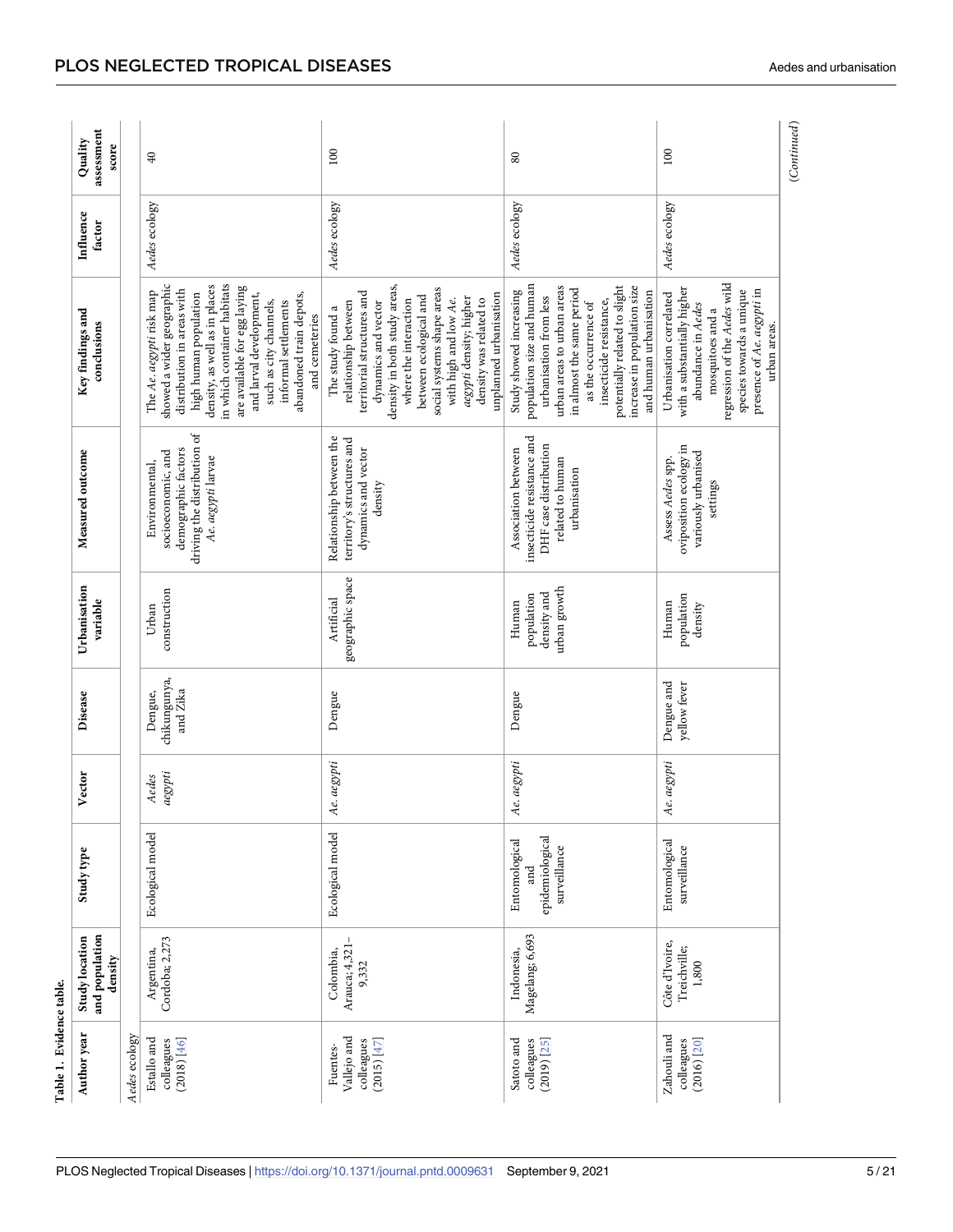<span id="page-5-0"></span>

|                      | assessment<br>Quality<br>score                     | 100                                                                                                                                                                                                                                               | 100                                                                                                                                                                                                                 | 100                                                                                                                                                                                                                              | 100                                                                                                                                                                                                                                                                                                           | 100                                                                                                                                                                                                                                                                              |
|----------------------|----------------------------------------------------|---------------------------------------------------------------------------------------------------------------------------------------------------------------------------------------------------------------------------------------------------|---------------------------------------------------------------------------------------------------------------------------------------------------------------------------------------------------------------------|----------------------------------------------------------------------------------------------------------------------------------------------------------------------------------------------------------------------------------|---------------------------------------------------------------------------------------------------------------------------------------------------------------------------------------------------------------------------------------------------------------------------------------------------------------|----------------------------------------------------------------------------------------------------------------------------------------------------------------------------------------------------------------------------------------------------------------------------------|
|                      | Influence<br>factor                                | Aedes ecology                                                                                                                                                                                                                                     | Aedes ecology                                                                                                                                                                                                       | Aedes ecology                                                                                                                                                                                                                    | Aedes ecology                                                                                                                                                                                                                                                                                                 | Aedes ecology                                                                                                                                                                                                                                                                    |
|                      | Key findings and<br>conclusions                    | increased the density, larval<br>Urbanisation substantially<br>albopictus, which, in turn,<br>adult survival time of Ae.<br>potentially increased the<br>development rate, and<br>vector capacity, and,<br>therefore, disease<br>transmissibility | predominance of artificial<br>Ae. aegypti in urban areas<br>urbanisation is associated<br>sites, mostly colonised by<br>with high abundance of<br>containers as breeding<br>Aedes larvae and a<br>In Côte d'Ivoire, | suburban areas of San Juan<br>density housing and urban<br>Ae. aegypti was positively<br>density housing in urban<br>species in areas of high-<br>and was the dominant<br>regions in urban and<br>associated with high-<br>areas | Rome, the highest densities<br>ones; within metropolitan<br>green areas within heavily<br>compared to more green<br>found more abundant in<br>strongly urbanised areas<br>Ae. albopictus presence<br>were observed in small<br>urbanised settings                                                             | aegypti were collected more<br>and newly urbanised; rapid<br>urbanisation following the<br>2010 earthquake increased<br>types categorised as urban<br>suitable habitats for urban<br>frequently from land use<br>the amount of area with<br>Ae. albopictus and Ae.<br>mosquitoes |
|                      | Measured outcome                                   | due to urbanisation affect<br>environmental changes<br>the ecology of Ae.<br>Determine how<br>albopictus                                                                                                                                          | settings (rural, suburban,<br>mosquitoes in different<br>Larval ecology of Aedes<br>and urban) in Côte<br>d'Ivoire                                                                                                  | distribution of adult Ae.<br>Investigate habitat<br>$a e g y p t i$                                                                                                                                                              | colonised by Ae. albopictus<br>in 1997 and became one of<br>abundance and dynamics<br>Rome (Italy), which was<br>affecting Ae. albopictus<br>in metropolitan versus<br>suburban/rural sites in<br>metropolitan areas in<br>Southern European<br>Ecoclimatic factors<br>temperate regions<br>the most infested | urbanisation on mosquito<br>ecology and vector-borne<br>diseases by assessing land<br>use and change patterns<br>Impact of unplanned                                                                                                                                             |
|                      | Urbanisation<br>variable                           | urban growth<br>density and<br>population<br>Human                                                                                                                                                                                                | urban growth<br>density and<br>population<br>Human                                                                                                                                                                  | construction<br>Urban                                                                                                                                                                                                            | geographic space<br>and human<br>population<br>Artificial<br>density                                                                                                                                                                                                                                          | Urban growth                                                                                                                                                                                                                                                                     |
|                      | Disease                                            | Dengue                                                                                                                                                                                                                                            | Dengue and<br>yellow fever                                                                                                                                                                                          | Dengue                                                                                                                                                                                                                           | chikungunya<br>Dengue and                                                                                                                                                                                                                                                                                     | chikungunya<br>Dengue and                                                                                                                                                                                                                                                        |
|                      | Vector                                             | albopictus<br>Aedes                                                                                                                                                                                                                               | Ae. aegypti                                                                                                                                                                                                         | e. aegypti<br>Р,                                                                                                                                                                                                                 | albopictus<br>Аe.                                                                                                                                                                                                                                                                                             | albopictus<br>and Ae.<br>aegypti<br>Аe.                                                                                                                                                                                                                                          |
|                      | Study type                                         | Entomological<br>surveillance                                                                                                                                                                                                                     | Entomological<br>surveillance                                                                                                                                                                                       | Entomological<br>surveillance                                                                                                                                                                                                    | ecological model<br>surveillance and<br>Entomological                                                                                                                                                                                                                                                         | ecological model<br>surveillance and<br>Entomological                                                                                                                                                                                                                            |
|                      | and population<br><b>Study location</b><br>density | Guangzhou;<br>China,<br>3,000                                                                                                                                                                                                                     | Côte d'Ivoire,<br>Treichville;<br>1,800                                                                                                                                                                             | Puerto Rico, San<br>Juan; 3,187                                                                                                                                                                                                  | Italy, Rome;<br>6,000                                                                                                                                                                                                                                                                                         | Haïtien; 5,129<br>Haiti, Cap-                                                                                                                                                                                                                                                    |
| Table 1. (Continued) | Author year                                        | $(2014)$ [24]<br>colleagues<br>Li and                                                                                                                                                                                                             | Zahouli and<br>$(2017)$ [21]<br>colleagues                                                                                                                                                                          | colleagues<br>$(2007)$ [27]<br>$\cos$ and                                                                                                                                                                                        | Manica and<br>colleagues<br>$(2016)$ [23]                                                                                                                                                                                                                                                                     | Samson and<br>colleagues<br>$(2015)$ [22]                                                                                                                                                                                                                                        |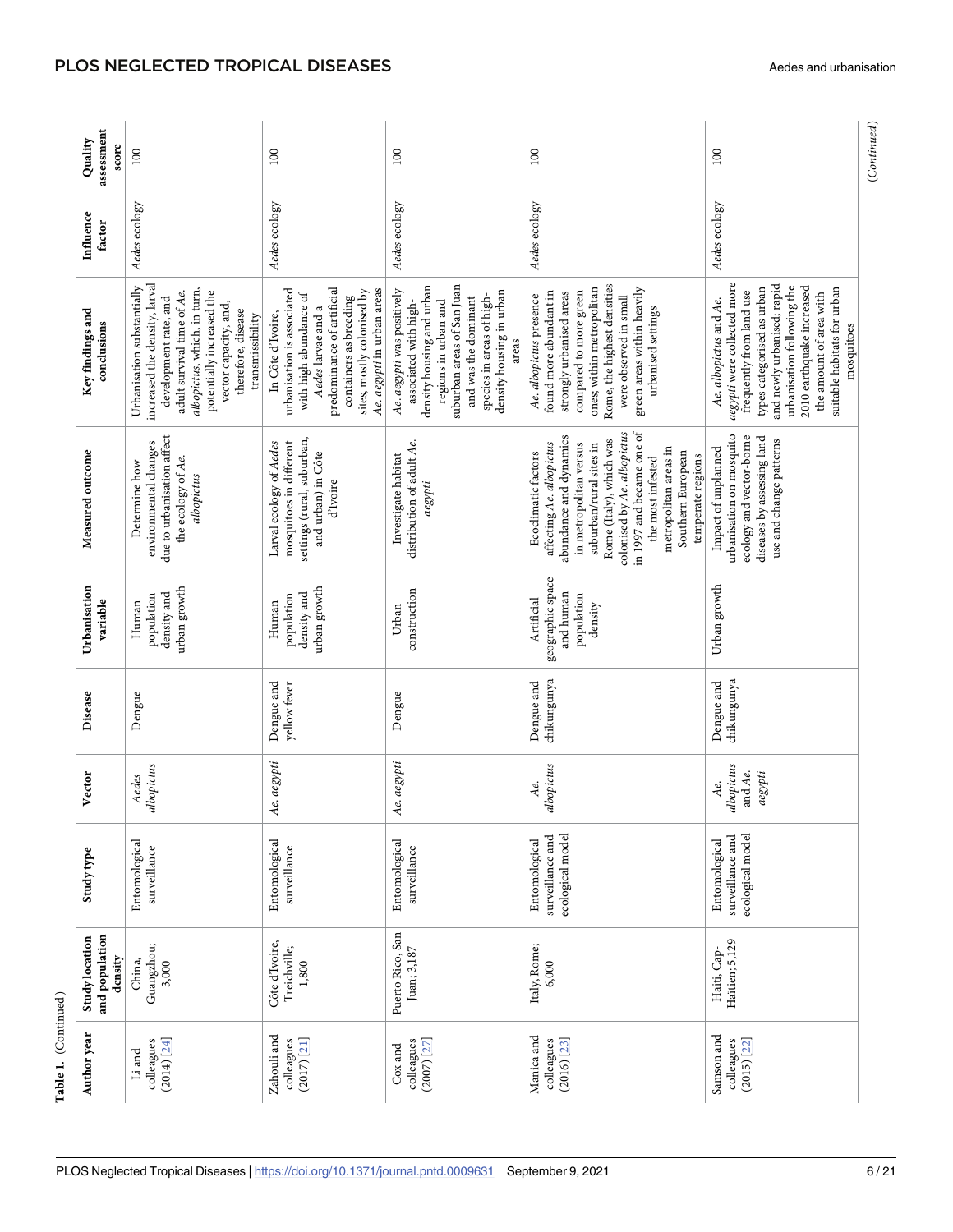<span id="page-6-0"></span>

|                      | assessment<br>Quality<br>score              | 100                                                                                                                                                                                                                                                                                                                                                                   | 100                                                                                                                                                                                                                                                                                                                                               |                                        | 100                                                                                                                                                                                                                                                      | $\mbox{ }_{\mbox{}}$                                                                                                                                                                                                                                              | (Continued) |
|----------------------|---------------------------------------------|-----------------------------------------------------------------------------------------------------------------------------------------------------------------------------------------------------------------------------------------------------------------------------------------------------------------------------------------------------------------------|---------------------------------------------------------------------------------------------------------------------------------------------------------------------------------------------------------------------------------------------------------------------------------------------------------------------------------------------------|----------------------------------------|----------------------------------------------------------------------------------------------------------------------------------------------------------------------------------------------------------------------------------------------------------|-------------------------------------------------------------------------------------------------------------------------------------------------------------------------------------------------------------------------------------------------------------------|-------------|
|                      | Influence<br>factor                         | Aedes ecology                                                                                                                                                                                                                                                                                                                                                         | Aedes ecology                                                                                                                                                                                                                                                                                                                                     |                                        | Aedes ecology<br>transmission<br>and disease                                                                                                                                                                                                             | Aedes ecology<br>transmission<br>and disease                                                                                                                                                                                                                      |             |
|                      | Key findings and<br>conclusions             | spatial continuity and were<br>Buenos Aires was related to<br>higher densities of houses<br>industrial sites; the spatial<br>the urbanisation gradient<br>The proportion of weeks<br>higher in areas that had<br>number of eggs showed<br>oviposition in a highly<br>urbanised city such as<br>pattern of Ae. aegypti<br>infested and the total<br>and were closer to | vector-borne diseases (i.e.,<br>for some vectors (e.g., Ae.<br>and population density in<br>albopictus), as well as the<br>environmental suitability<br>higher values of DF cases<br>Urban villages possessed<br>density, incidence rates,<br>Guangzhou City; urban<br>villages result in a high<br>DF) in these regions<br>the central region of |                                        | settings where humans and<br>resulting in transmission to<br>sylvatic cycle occurring in<br>forested areas and rarely<br>mosquitoes are the only<br>nonhuman primates in<br>DENV transmission is<br>maintained in urban<br>known hosts, with a<br>humans | high DENV risk was found<br>Population density and Ae.<br>in districts with combined<br>with the observed pattern;<br>aegypti house index were<br>significantly correlated<br>conditions and densest<br>poorly socioeconomic<br>human and mosquito<br>populations |             |
|                      | Measured outcome                            | Oviposition as a function<br>of urbanisation variables                                                                                                                                                                                                                                                                                                                | The relationships between<br>remotely sensed imagery<br>during 2012-2017, GDP,<br>reported DF epidemics<br>the traffic system (road<br>urban villages derived<br>subway stations), and<br>in the central area of<br>from high-resolution<br>density, bus, and/or<br>Guangzhou                                                                     |                                        | socioeconomic projections<br>changes in virus suitability<br>and 2080 to project future<br>and human population at<br>Climate, population, and<br>for the years 2020, 2050,<br>$_{\rm risk}$                                                             | indexes associated with the<br>density and entomological<br>spatial distribution of<br>DENV seroprevalence<br>Impact of population                                                                                                                                |             |
|                      | Urbanisation<br>variable                    | construction and<br>population<br>human<br>density<br>Urban                                                                                                                                                                                                                                                                                                           | urban growth<br>density and<br>population<br>Human                                                                                                                                                                                                                                                                                                |                                        | urban density<br>density and<br>population<br>Human                                                                                                                                                                                                      | population<br>Human<br>density                                                                                                                                                                                                                                    |             |
|                      | Disease                                     | Dengue and<br>yellow fever                                                                                                                                                                                                                                                                                                                                            | Dengue                                                                                                                                                                                                                                                                                                                                            |                                        | Dengue                                                                                                                                                                                                                                                   | Dengue                                                                                                                                                                                                                                                            |             |
|                      | Vector                                      | Ae. aegypti                                                                                                                                                                                                                                                                                                                                                           | albopictus<br>Аe.                                                                                                                                                                                                                                                                                                                                 |                                        | Ae. aegypti<br>albopictus<br>and Ae.                                                                                                                                                                                                                     | Ae. aegypti                                                                                                                                                                                                                                                       |             |
|                      | Study type                                  | surveillance and<br>Entomological<br>spatial model                                                                                                                                                                                                                                                                                                                    | Spatial model                                                                                                                                                                                                                                                                                                                                     |                                        | Ecological model                                                                                                                                                                                                                                         | surveillance and<br>Epidemiological<br>spatial analysis                                                                                                                                                                                                           |             |
|                      | and population<br>Study location<br>density | Buenos Aires;<br>Argentina,<br>15,000                                                                                                                                                                                                                                                                                                                                 | Guangzhou;<br>18,836<br>China,                                                                                                                                                                                                                                                                                                                    | Aedes ecology and disease transmission | Global                                                                                                                                                                                                                                                   | Medellin; 6,925<br>Colombia,                                                                                                                                                                                                                                      |             |
| Table 1. (Continued) | Author year                                 | Carbajo and<br>colleagues<br>$(2006)$ [26]                                                                                                                                                                                                                                                                                                                            | colleagues<br>$(2019)$ [35]<br>Ren and                                                                                                                                                                                                                                                                                                            |                                        | Messina and<br>colleagues<br>$(2019)$ [36]                                                                                                                                                                                                               | Piedrahita and<br>colleagues<br>$(2018)$ $[29]$                                                                                                                                                                                                                   |             |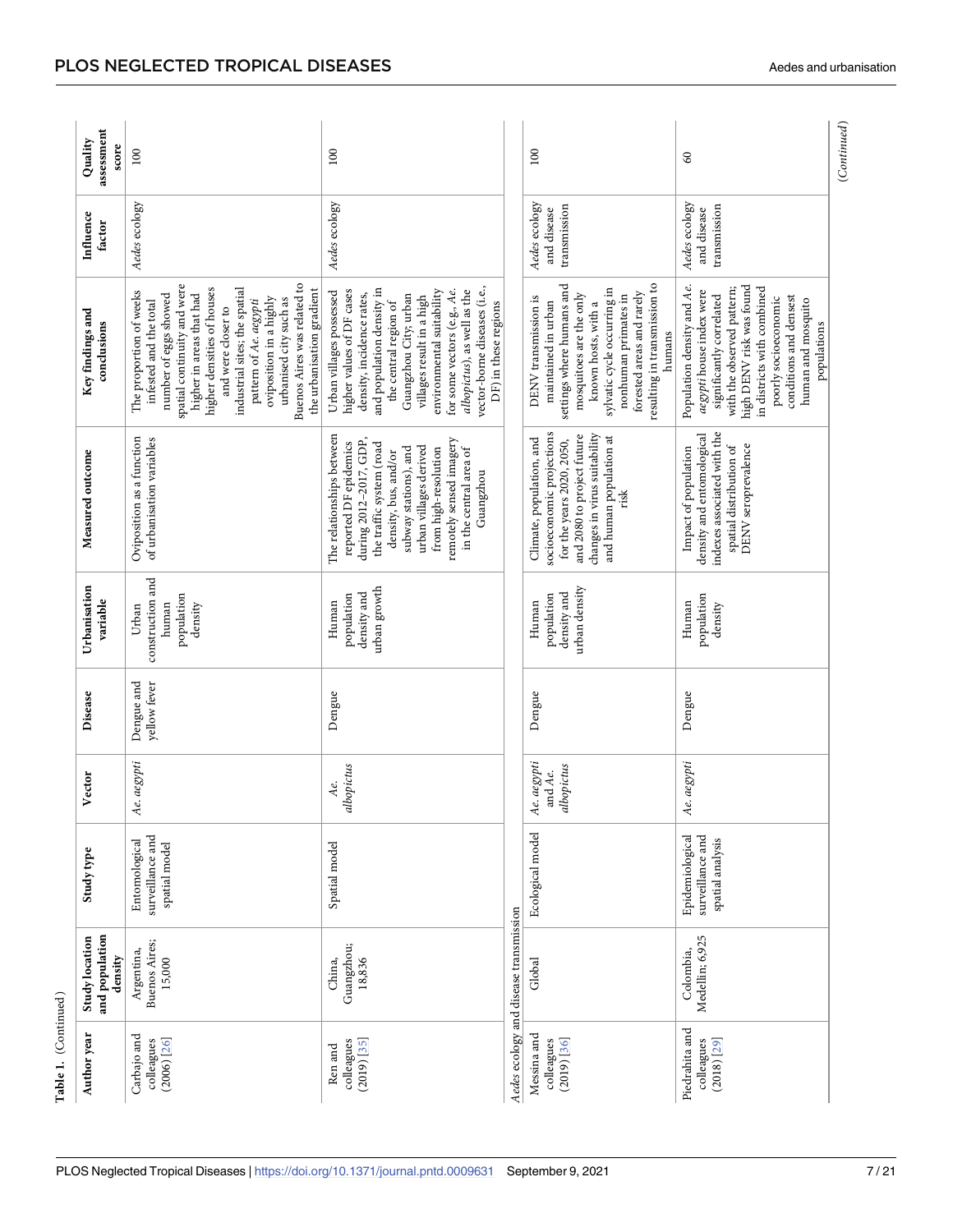<span id="page-7-0"></span>

| assessment<br>Quality<br>score<br>100<br>100<br>100<br>$80\,$<br>80<br>Aedes ecology<br>transmission<br>transmission<br>transmission<br>transmission<br>transmission<br>and disease<br>Influence<br>Disease<br>Disease<br>Disease<br>Disease<br>factor<br>and socioeconomic stratum<br>virus was incorporated into<br>population density and low<br>compared to other parts of<br>with a combination of high<br>predicting variables for DF<br>until 2100); climate change<br>jointly influence the spatial<br>variation), especially when<br>increased dengue risk (and<br>expected (with some local<br>parts of Europe, especially<br>temperature, urbanisation<br>urbanisation are expected<br>might either separately or<br>likely in neighbourhoods<br>Increased human density<br>favoured Dengue R0, and<br>the 3 diseases were more<br>possibly other mosquito-<br>risk, a strong interaction<br>Simultaneous clusters of<br>urbanisation projections<br>were population density<br>borne diseases) in many<br>human introduction of<br>is likely to contribute to<br>level, and urban village,<br>production and human<br>when the likelihood of<br>including road density,<br>Socioecological factors<br>towards the end of the<br>significant increase in<br>arose between vector<br>socioeconomic status<br>Among the strongest<br>for Europe show that<br>distribution of DF in<br>population size and<br>minor changes are<br>Key findings and<br>the world (where<br>Population and<br>conclusions<br>Guangzhou<br>density<br>century<br>factors on the 2014 dengue<br>Europe in terms of disease<br>clustering for each disease<br>impacts of variation in Ae.<br>conditions, as well as local<br>changes in environmental<br>street level in Guangzhou<br>transmission relevant to<br>epidemic at a township/<br>aegypti production and<br>Evaluate the combined<br>occurrence rather than<br>Dengue risk in Europe<br>several socioecological<br>separately and for all 3<br>socioeconomic factors<br>Detect spatiotemporal<br>under climate change<br>scenarios; DF risk in<br>The dynamics of DF<br>interactive effects of<br>Measured outcome<br>mosquito presence<br>demographic and<br>independent and<br>simultaneously<br>human density<br>Investigate the<br>geographic space<br>Urbanisation<br>construction<br>density and<br>density and<br>population<br>population<br>population<br>population<br>population<br>variable<br>artificial<br>Human<br>Human<br>Human<br>Human<br>Human<br>density<br>density<br>density<br>urban<br>chikungunya,<br>Dengue,<br>and Zika<br>Dengue<br>Dengue<br>Dengue<br>Dengue<br>Disease<br>Ae. aegypti<br>Ae. aegypti<br>Ae. aegypti<br>albopictus<br>albopictus<br>albopictus<br>albopictus<br>and Ae.<br>and Ae.<br>and Ae.<br>aegypti<br>Vector<br>Аe.<br>Аe.<br>Ecological model<br>Ecological model<br>Ecological model<br>Spatial model<br>Study type<br>Ecological<br>Colombia, Cali;<br>and population<br>Armenia; 2,100<br><b>Study location</b><br>Brazil, Rio De<br>Janeiro; 5,249<br>Guangzhou;<br>Europe and<br>Colombia,<br>Mexico<br>density<br>China,<br>17,562<br>4,000<br>Disease transmission<br>and colleagues<br>Delmelle and<br>Padmanabha<br>Author year<br>Bouzid and<br>Freitas and<br>$(2012)$ $[37]$<br>colleagues<br>$(2014)$ $[39]$<br>(2017) [40]<br>colleagues<br>(2019) [38]<br>colleagues<br>(2016) [45]<br>colleagues<br>Cao and | Table 1. (Continued) |  |  |  |  |  |
|----------------------------------------------------------------------------------------------------------------------------------------------------------------------------------------------------------------------------------------------------------------------------------------------------------------------------------------------------------------------------------------------------------------------------------------------------------------------------------------------------------------------------------------------------------------------------------------------------------------------------------------------------------------------------------------------------------------------------------------------------------------------------------------------------------------------------------------------------------------------------------------------------------------------------------------------------------------------------------------------------------------------------------------------------------------------------------------------------------------------------------------------------------------------------------------------------------------------------------------------------------------------------------------------------------------------------------------------------------------------------------------------------------------------------------------------------------------------------------------------------------------------------------------------------------------------------------------------------------------------------------------------------------------------------------------------------------------------------------------------------------------------------------------------------------------------------------------------------------------------------------------------------------------------------------------------------------------------------------------------------------------------------------------------------------------------------------------------------------------------------------------------------------------------------------------------------------------------------------------------------------------------------------------------------------------------------------------------------------------------------------------------------------------------------------------------------------------------------------------------------------------------------------------------------------------------------------------------------------------------------------------------------------------------------------------------------------------------------------------------------------------------------------------------------------------------------------------------------------------------------------------------------------------------------------------------------------------------------------------------------------------------------------------------------------------------------------------------------------------------------------------------------------------------------------------------------------------------------------------------------------------------------------------------------------------------------------------------------------------------------------------------------------------------------------|----------------------|--|--|--|--|--|
|                                                                                                                                                                                                                                                                                                                                                                                                                                                                                                                                                                                                                                                                                                                                                                                                                                                                                                                                                                                                                                                                                                                                                                                                                                                                                                                                                                                                                                                                                                                                                                                                                                                                                                                                                                                                                                                                                                                                                                                                                                                                                                                                                                                                                                                                                                                                                                                                                                                                                                                                                                                                                                                                                                                                                                                                                                                                                                                                                                                                                                                                                                                                                                                                                                                                                                                                                                                                                                  |                      |  |  |  |  |  |
|                                                                                                                                                                                                                                                                                                                                                                                                                                                                                                                                                                                                                                                                                                                                                                                                                                                                                                                                                                                                                                                                                                                                                                                                                                                                                                                                                                                                                                                                                                                                                                                                                                                                                                                                                                                                                                                                                                                                                                                                                                                                                                                                                                                                                                                                                                                                                                                                                                                                                                                                                                                                                                                                                                                                                                                                                                                                                                                                                                                                                                                                                                                                                                                                                                                                                                                                                                                                                                  |                      |  |  |  |  |  |
|                                                                                                                                                                                                                                                                                                                                                                                                                                                                                                                                                                                                                                                                                                                                                                                                                                                                                                                                                                                                                                                                                                                                                                                                                                                                                                                                                                                                                                                                                                                                                                                                                                                                                                                                                                                                                                                                                                                                                                                                                                                                                                                                                                                                                                                                                                                                                                                                                                                                                                                                                                                                                                                                                                                                                                                                                                                                                                                                                                                                                                                                                                                                                                                                                                                                                                                                                                                                                                  |                      |  |  |  |  |  |
|                                                                                                                                                                                                                                                                                                                                                                                                                                                                                                                                                                                                                                                                                                                                                                                                                                                                                                                                                                                                                                                                                                                                                                                                                                                                                                                                                                                                                                                                                                                                                                                                                                                                                                                                                                                                                                                                                                                                                                                                                                                                                                                                                                                                                                                                                                                                                                                                                                                                                                                                                                                                                                                                                                                                                                                                                                                                                                                                                                                                                                                                                                                                                                                                                                                                                                                                                                                                                                  |                      |  |  |  |  |  |
|                                                                                                                                                                                                                                                                                                                                                                                                                                                                                                                                                                                                                                                                                                                                                                                                                                                                                                                                                                                                                                                                                                                                                                                                                                                                                                                                                                                                                                                                                                                                                                                                                                                                                                                                                                                                                                                                                                                                                                                                                                                                                                                                                                                                                                                                                                                                                                                                                                                                                                                                                                                                                                                                                                                                                                                                                                                                                                                                                                                                                                                                                                                                                                                                                                                                                                                                                                                                                                  |                      |  |  |  |  |  |
|                                                                                                                                                                                                                                                                                                                                                                                                                                                                                                                                                                                                                                                                                                                                                                                                                                                                                                                                                                                                                                                                                                                                                                                                                                                                                                                                                                                                                                                                                                                                                                                                                                                                                                                                                                                                                                                                                                                                                                                                                                                                                                                                                                                                                                                                                                                                                                                                                                                                                                                                                                                                                                                                                                                                                                                                                                                                                                                                                                                                                                                                                                                                                                                                                                                                                                                                                                                                                                  |                      |  |  |  |  |  |
|                                                                                                                                                                                                                                                                                                                                                                                                                                                                                                                                                                                                                                                                                                                                                                                                                                                                                                                                                                                                                                                                                                                                                                                                                                                                                                                                                                                                                                                                                                                                                                                                                                                                                                                                                                                                                                                                                                                                                                                                                                                                                                                                                                                                                                                                                                                                                                                                                                                                                                                                                                                                                                                                                                                                                                                                                                                                                                                                                                                                                                                                                                                                                                                                                                                                                                                                                                                                                                  |                      |  |  |  |  |  |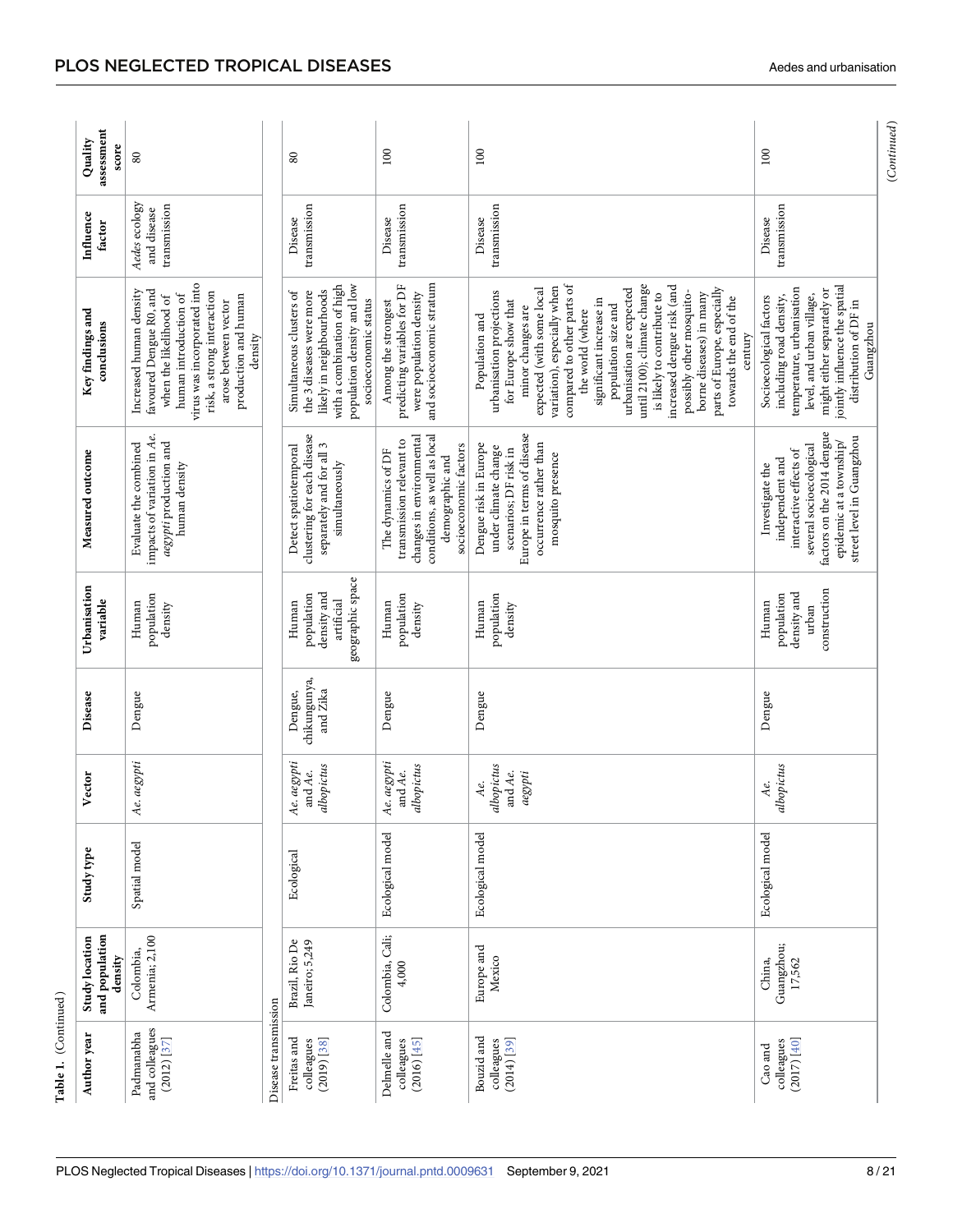<span id="page-8-0"></span>

| Table 1. (Continued)                        |                                                    |                                                         |                   |         |                                                    |                                                                                                                                                                                                             |                                                                                                                                                                                                                                                                                                                                                                                                                                            |                         |                                |
|---------------------------------------------|----------------------------------------------------|---------------------------------------------------------|-------------------|---------|----------------------------------------------------|-------------------------------------------------------------------------------------------------------------------------------------------------------------------------------------------------------------|--------------------------------------------------------------------------------------------------------------------------------------------------------------------------------------------------------------------------------------------------------------------------------------------------------------------------------------------------------------------------------------------------------------------------------------------|-------------------------|--------------------------------|
| Author year                                 | and population<br><b>Study location</b><br>density | Study type                                              | Vector            | Disease | Urbanisation<br>variable                           | Measured outcome                                                                                                                                                                                            | Key findings and<br>conclusions                                                                                                                                                                                                                                                                                                                                                                                                            | Influence<br>factor     | assessment<br>Quality<br>score |
| Akhtar and<br>(2016) [48]<br>colleagues     | India, Delhi,<br>11,312                            | Ecological model                                        | Ae. aegypti       | Dengue  | Urban growth<br>and urban<br>density               | temperature and humidity,<br>with the heat entrapped by<br>Link of dengue prevalence<br>mosquitoes to breed faster<br>and in larger number<br>the urban structure<br>thus helping Aedes<br>accentuating the | urban density to total cases<br>cyclic factors of the disease<br>some of the dense area and<br>Correlation was found of<br>temperature data and the<br>variable of urban growth)<br>that creates heat effect in<br>and urban population to<br>fluctuating humidity and<br>are combined with the<br>total cases; seasonal or<br>urban density (a proxy<br>outbreak of the disease<br>thus leads to pocketed                                 | transmission<br>Disease | $\overline{40}$                |
| Teixeira and<br>colleagues<br>$(2007)$ [28] | Brazil, Salvador;<br>1,834-49,980                  | Epidemiological<br>surveillance                         | Ae. aegypti       | Dengue  | population<br>Human<br>density                     | Relationship between the<br>group immunity and Ae.<br>aegypti infestation rates<br>conditions or between<br>circulation and the<br>population's living<br>intensity of virus                                | good living conditions. It is<br>high in almost all the areas,<br>including in the areas with<br>likely that these dynamics<br>high population density is<br>where economically more<br>favoured populations live<br>The risk of infection was<br>is at least partially due to<br>found both in areas with<br>the fact that in Salvador,<br>conditions and in those<br>precarious living                                                   | transmission<br>Disease | 100                            |
| colleagues<br>(2015) [34]<br>Qi and         | China, Pearl<br>River Delta;<br>8,687              | surveillance and<br>ecological model<br>Epidemiological | albopictus<br>Аe. | Dengue  | urban growth<br>density and<br>population<br>Human | Assess core contributors to<br>the occurrence of DF from<br>social economy and the<br>the perspective of the<br>environment                                                                                 | promotes DF transmission<br>reported in both rural and<br>DF transmission has been<br>populations living in peri-<br>population, poor hygiene,<br>poor housing conditions,<br>attractive features for the<br>urban environments are<br>factors, such as a higher<br>and less environmental<br>urbanisation with large<br>urban areas. However,<br>characterised by many<br>urban slums provides<br>Aedes mosquito and<br>management; rapid | transmission<br>Disease | 100                            |
| Barrera and<br>colleagues<br>$(2000)$ [30]  | Maracay; 1,439<br>Venezuela,                       | Epidemiological<br>surveillance and<br>spatial analysis | Ae. aegypti       | Dengue  | population<br>Human<br>density                     | the number of inhabitants<br>reported cases of dengue,<br>2,593 cases of DHF and 8<br>period, leading to 10,576<br>Relation of dengue with<br>and population density,<br>during the 1993-1998<br>deaths     | The incidence of DHF was<br>significantly related to the<br>incidence of dengue, the<br>number of inhabitants in<br>an area, and population<br>density                                                                                                                                                                                                                                                                                     | transmission<br>Disease | 100                            |
|                                             |                                                    |                                                         |                   |         |                                                    |                                                                                                                                                                                                             |                                                                                                                                                                                                                                                                                                                                                                                                                                            |                         | (Continued)                    |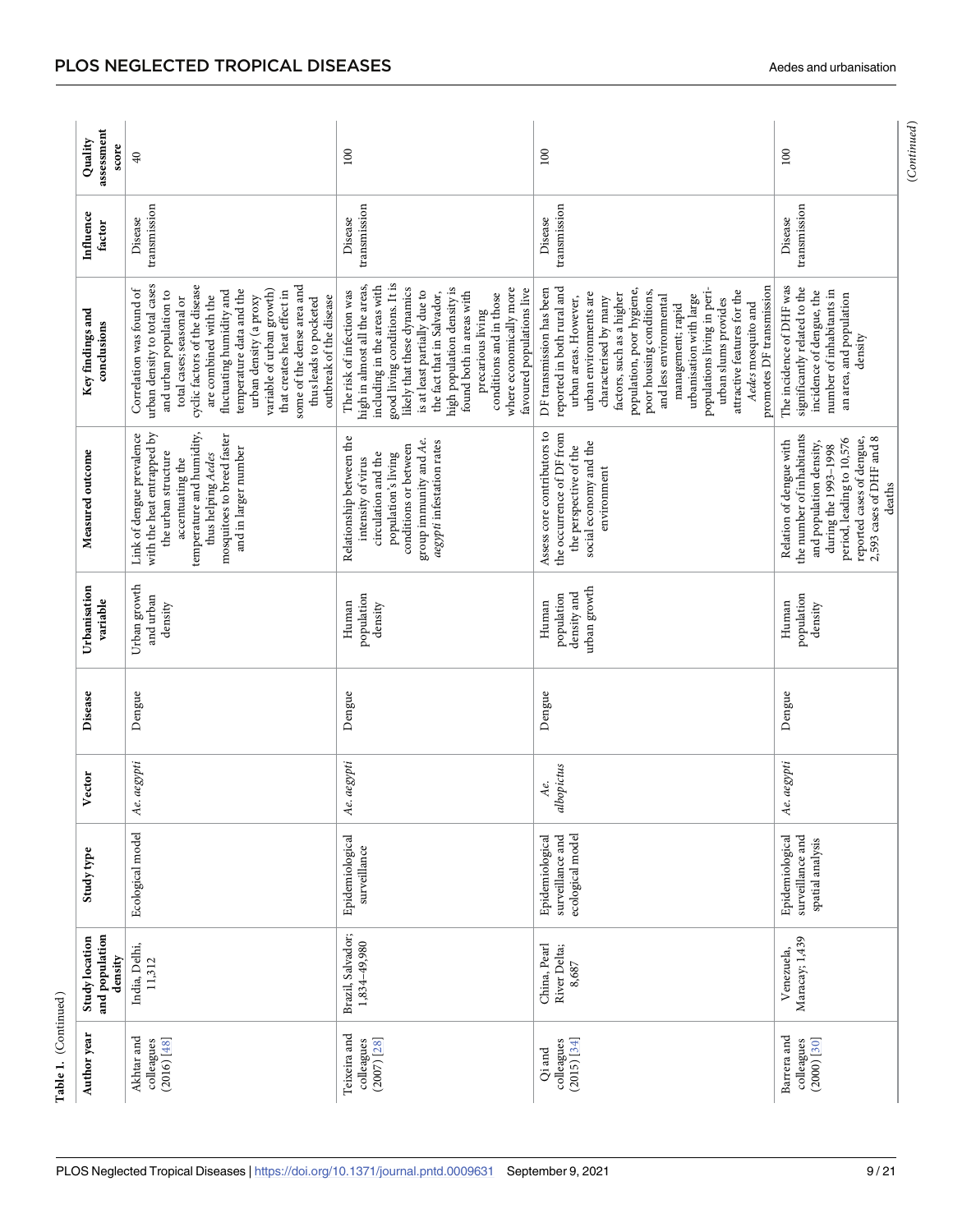<span id="page-9-0"></span>

| Table 1. (Continued)                       |                                                    |                                                         |                                      |         |                                                             |                                                                                                                                                                                                                                                         |                                                                                                                                                                                                                                                                                          |                         |                                |
|--------------------------------------------|----------------------------------------------------|---------------------------------------------------------|--------------------------------------|---------|-------------------------------------------------------------|---------------------------------------------------------------------------------------------------------------------------------------------------------------------------------------------------------------------------------------------------------|------------------------------------------------------------------------------------------------------------------------------------------------------------------------------------------------------------------------------------------------------------------------------------------|-------------------------|--------------------------------|
| Author year                                | and population<br><b>Study location</b><br>density | Study type                                              | Vector                               | Disease | Urbanisation<br>variable                                    | Measured outcome                                                                                                                                                                                                                                        | Key findings and<br>conclusions                                                                                                                                                                                                                                                          | Influence<br>factor     | assessment<br>Quality<br>score |
| $(2009)$ [33]<br>Vallée and<br>colleagues  | Laos, Vientiane;<br>3,255                          | Epidemiological<br>surveillance and<br>spatial analysis | e. aegypti<br>albopictus<br>and Ae.  | Dengue  | construction<br>density and<br>population<br>Human<br>urban | and urbanisation levels of<br>Explore the link between<br>flavivirus seroprevalence<br>neighbourhoods<br>residential                                                                                                                                    | individual risk of flavivirus<br>Level of urbanisation and<br>flavivirus seroprevalence<br>length of residence were<br>found within Vientiane<br>the 2 most significant<br>and urbanisation was<br>infection; significant<br>factors in predicting<br>association between<br>Ğīv         | transmission<br>Disease | 100                            |
| $(2009)$ [31]<br>colleagues<br>Wu and      | Taiwan; 7,100                                      | Epidemiological<br>surveillance and<br>spatial analysis | e. aegypti<br>albopictus<br>and Ae.  | Dengue  | population<br>Human<br>density                              | spatial patterns of dengue<br>Role of urbanisation and<br>temperature increase in                                                                                                                                                                       | pattern and urbanisation as<br>associated with increasing<br>risk on the occurrence of<br>DF occurrence in Taiwan<br>determinants predicting<br>changing temperature<br>urbanisation was also<br>DF at township level;<br>most important<br>Higher level of                              | transmission<br>Disease | 100                            |
| $(2011)$ $[32]$<br>colleagues<br>Lin and   | Taiwan; 7,100                                      | surveillance and<br>Epidemiological<br>spatial model    | e. aegypti<br>albopictus<br>and Ae.  | Dengue  | population<br>density<br>Human                              | Local spatial variations of<br>dengue-mosquito and<br>relationships within a<br>dengue-human<br>study area                                                                                                                                              | vector/host densities, but in<br>to higher dengue incidence<br>rates; in some areas, higher<br>lower vector/host densities<br>incidences were related to<br>were shown to contribute<br>Higher human densities<br>dengue incidences were<br>associated with higher<br>some areas, higher | transmission<br>Disease | $80\,$                         |
| Struchiner and<br>colleagues<br>(2015)[44] | Singapore; 7,804                                   | Predictive model                                        | e. aegypti<br>↸                      | Dengue  | population<br>Human<br>density                              | population growth, climate<br>international air passenger<br>endemic countries, for the<br>Contributions of putative<br>time period of 1974 until<br>drivers for the rise of<br>arrivals from dengue<br>dengue in Singapore:<br>parameters, and<br>2011 | associated with the increase<br>in dengue cases observed in<br>leading independent factor<br>Population growth was the<br>Singapore over the past 40<br>years, followed by mean<br>temperature change                                                                                    | transmission<br>Disease | 100                            |
| Zheng and<br>(2019) [41]<br>colleagues     | China, Pearl<br>River Delta;<br>6,000              | Spatial model                                           | Ae. aegypti<br>and Ae.<br>albopictus | Dengue  | urban density<br>density and<br>population<br>Human         | and potential influencing<br>Spatiotemporal patterns<br>factors of DF epidemics                                                                                                                                                                         | urban land ratio were the<br>Population density and<br>socioeconomic factors<br>epidemics in terms of<br>explaining the largest<br>variance in regional<br>spatial distribution                                                                                                          | transmission<br>Disease | 100                            |
|                                            |                                                    |                                                         |                                      |         |                                                             |                                                                                                                                                                                                                                                         |                                                                                                                                                                                                                                                                                          |                         | (Continued)                    |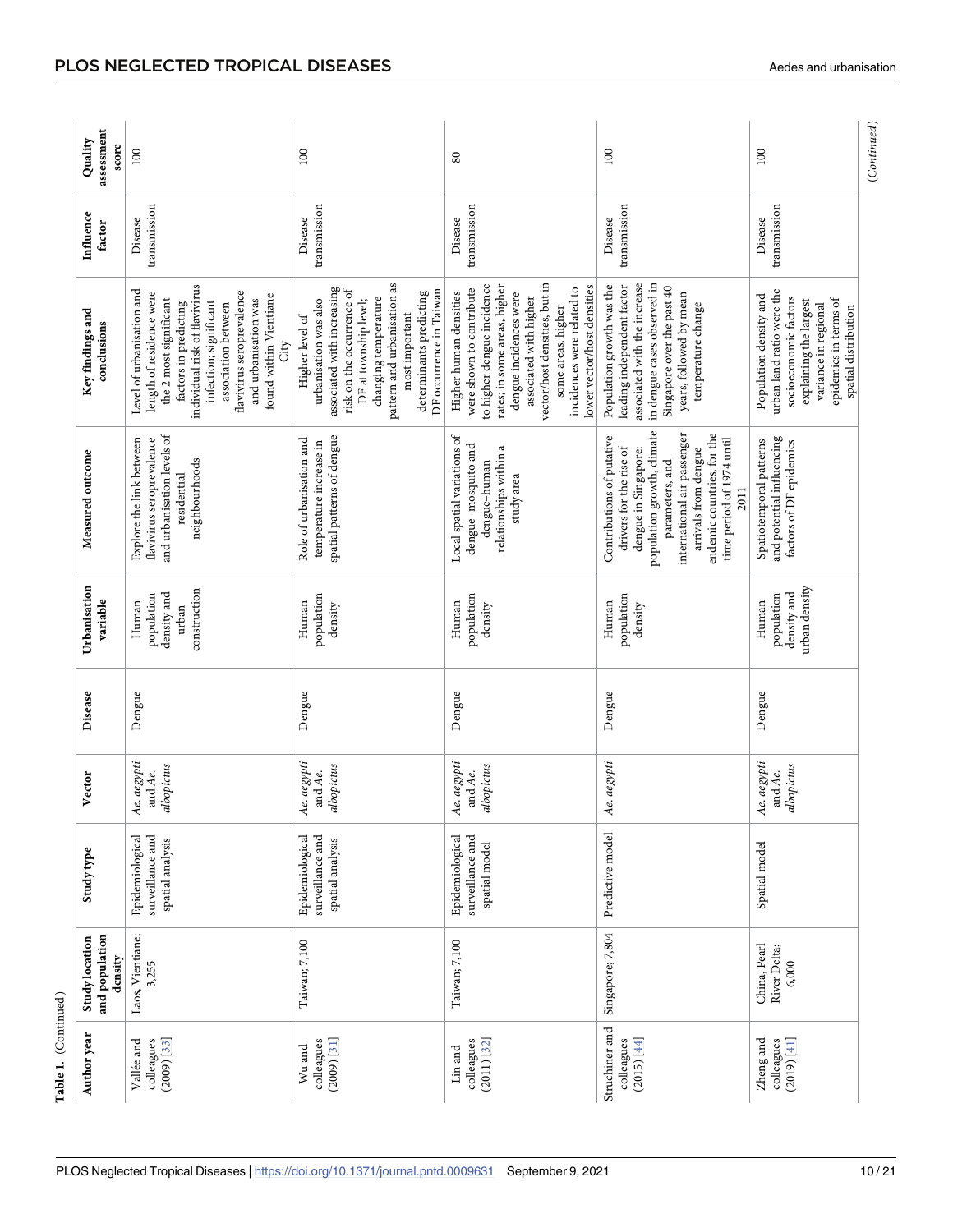|                      | assessment<br>Quality<br>score                     | 100                                                                                                                                                                                                                 | $80\,$                                                                                                                                                                                                                                                                                                                                                                                                                                                                                                                                                                                                              |
|----------------------|----------------------------------------------------|---------------------------------------------------------------------------------------------------------------------------------------------------------------------------------------------------------------------|---------------------------------------------------------------------------------------------------------------------------------------------------------------------------------------------------------------------------------------------------------------------------------------------------------------------------------------------------------------------------------------------------------------------------------------------------------------------------------------------------------------------------------------------------------------------------------------------------------------------|
|                      | Influence<br>factor                                | transmission<br>Disease                                                                                                                                                                                             | transmission<br>Disease                                                                                                                                                                                                                                                                                                                                                                                                                                                                                                                                                                                             |
|                      | Key findings and<br>conclusions                    | correlated with population<br>larvae of the DENV vector,<br>areas; water and a suitable<br>density and GDP in study<br>essential factors for the<br>temperature are also<br>the Aedes mosquito<br>DF was positively | Increased urbanisation and<br>dengue cases in study areas<br>District, which is supported<br>settlements and population<br>by the natural topographic<br>have the great influence on<br>supporting environments<br>Increased urbanisation is<br>transmission in the mega<br>the dengue transmission,<br>survival, and growth as it<br>anthropogenic activities<br>population density has<br>supported the dengue<br>cities of Pakistan. The<br>particularly in Lahore<br>increased number of<br>features with dengue<br>developed by human<br>associated with the<br>require the urban<br>environments.<br>density. |
|                      | Measured outcome                                   | socioeconomic risk factors<br>Environmental and<br>leading to DF                                                                                                                                                    | meteorological parameters<br>affect dengue transmission<br>population density and<br>urbanisation and<br>How change in                                                                                                                                                                                                                                                                                                                                                                                                                                                                                              |
|                      | Urbanisation<br>variable                           | population<br>Human<br>density                                                                                                                                                                                      | Urban growth,<br>urban density,<br>and human<br>population<br>density                                                                                                                                                                                                                                                                                                                                                                                                                                                                                                                                               |
|                      | Disease                                            | Dengue                                                                                                                                                                                                              | Dengue                                                                                                                                                                                                                                                                                                                                                                                                                                                                                                                                                                                                              |
|                      | Vector                                             | albopictus<br>and Ae.<br>aegypti<br>Ae.                                                                                                                                                                             | Ae. aegypti                                                                                                                                                                                                                                                                                                                                                                                                                                                                                                                                                                                                         |
|                      | Study type                                         | Spatial model                                                                                                                                                                                                       | Spatial model                                                                                                                                                                                                                                                                                                                                                                                                                                                                                                                                                                                                       |
|                      | and population<br><b>Study location</b><br>density | Guangdong;<br>China,<br>1,928                                                                                                                                                                                       | 6,300; Karachi:<br>2,089; Lahore:<br>Rawalpindi:<br>Islamabad:<br>Pakistan,<br>8,100;<br>3,900                                                                                                                                                                                                                                                                                                                                                                                                                                                                                                                      |
| Table 1. (Continued) | Author year                                        | colleagues<br>(2018) [42]<br>Yue and                                                                                                                                                                                | Khalid and<br>colleagues<br>(2015) [43]                                                                                                                                                                                                                                                                                                                                                                                                                                                                                                                                                                             |

<span id="page-10-0"></span>PLOS NEGLECTED TROPICAL DISEASES

DENV, dengue virus; DF, dengue fever; DHF, dengue hemorrhagic fever; GDP, gross domestic product. DENV, dengue virus; DF, dengue fever; DHF, dengue hemorrhagic fever; GDP, gross domestic product.

https://doi.org/10.1371/journal.pntd.0009631.t001 <https://doi.org/10.1371/journal.pntd.0009631.t001>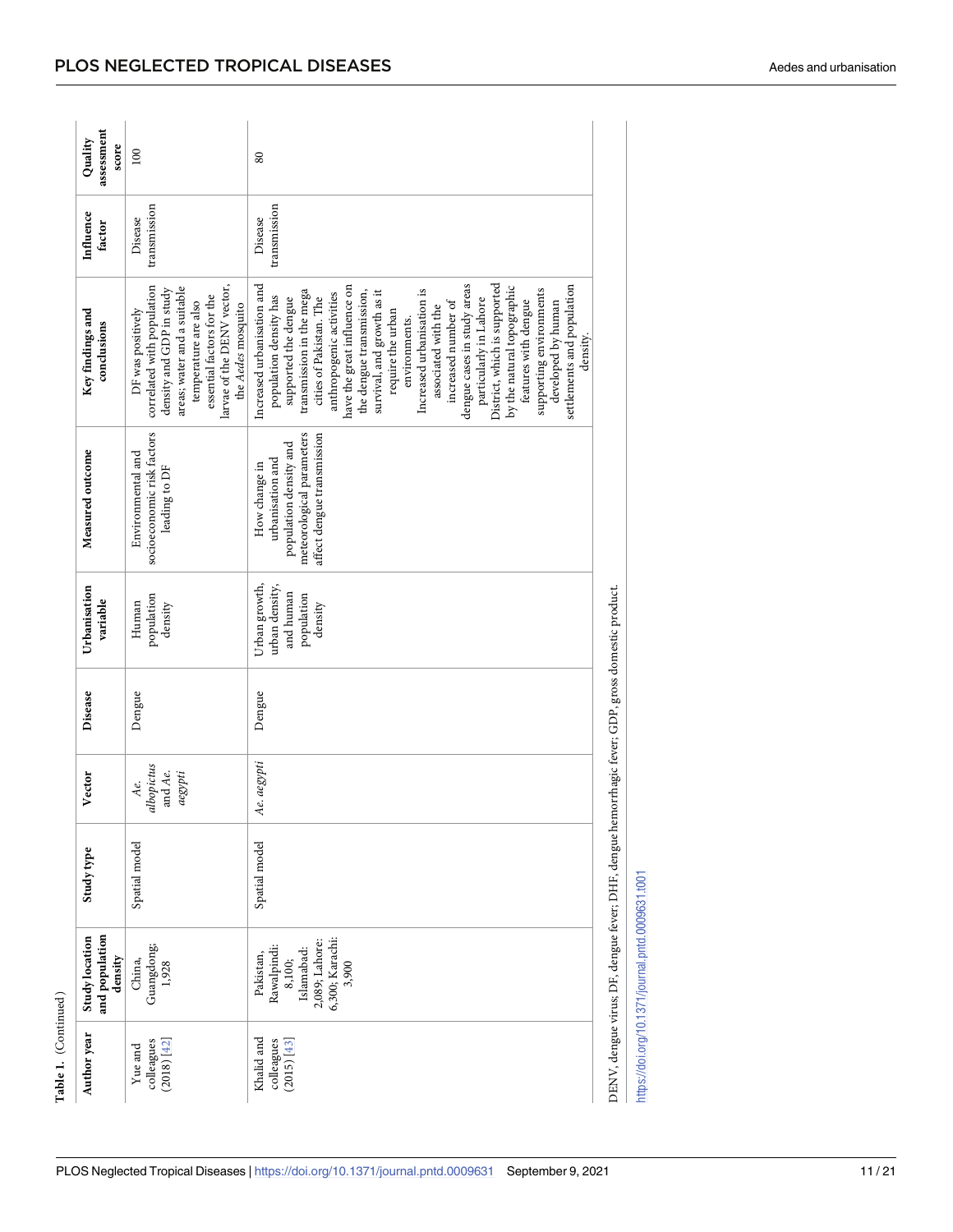<span id="page-11-0"></span>2 reviewers (AK and SH). A total of 86 full-text articles were assessed further for eligibility, 11 of which were identified through additional screening of reference lists. In total, 29 articles [\[20](#page-18-0)[–48\]](#page-19-0), were included in the systematic review [\(Fig](#page-12-0) 1).

#### **General study characteristics**

All 29 studies were published between 2000 and 2019: A total of 12 were conducted in Asia, 11 in the Americas, 2 in Africa, 2 in Europe, and 2 consisted of modelling studies conducted in wider geographical contexts. The studies were further allocated into 4 principal groups according to their main study type: 8 studies were ecological studies or ecological models; another 8 studies were based on entomological surveillance methods; 7 studies employed epidemiological surveillance methods; and 6 were grouped as spatial and predictive models. It should be noted that 10 of the studies used a mixture of at least 2 of the 4 categorised study types. Studies were divided into 2 subgroups according to the main influence factor posed by urbanisation, "*Aedes* ecology" and "disease transmission" ([Table](#page-4-0) 1). More than half ( $n = 15$ ) of the studies focused on "disease transmission," 11 studies on the impact of urbanisation on *Aedes* ecology, and 3 studies on a combination of both factors [\(Table](#page-4-0) 1). *Ae*. *aegypti* was identified as the main vector of interest in most of the studies (*n* = 14), and 5 studies were mainly concerned with *Ae*. *albopictus*, while in the rest of the studies ( $n = 10$ ) reference was made to both species. Dengue was the main disease of interest in most of the studies (*n* = 25), while chikungunya and Zika were mentioned in combination with dengue in 4 studies. The majority of studies ( $n = 26$ ) obtained quality assessment (MMAT) scores corresponding to "good" to "very high" quality, but 2 were rated as "low quality," and 1 study as being of "moderate quality."

#### **Evaluation of the findings**

**Influence of urbanisation on** *Aedes* **ecology.** The expansion of urban development appears to play a significant role in the distribution of the *Aedes* population. Several studies [\[20–27\]](#page-18-0) used entomological surveillance methods based on adult and larval sampling methods which, in several cases, were included in a spatial analysis [[22,23,25,26](#page-18-0)]. Two studies conducted in the Ivory Coast [\[20,21\]](#page-18-0) employing standard ovitrap methods showed a correlation of urbanisation with a substantially higher abundance of ovipositing *Aedes* mosquitoes. In particular, the numbers of emerged adult *Ae*. *aegypti* were higher in the urban (1.97 *Aedes*/ovitrap/ week) than in the suburban (1.44 *Aedes*/ovitrap/week) and the rural (0.89 *Aedes*/ovitrap/week) areas [[20](#page-18-0)]. Also, proportionally, more potential breeding sites were found to be utilised in urban (2,136/3,374, 63.3%) compared to suburban (1,428/3,069, 46.5%) and rural areas (738/ 2,423, 30.5%) [[21](#page-18-0)]. Similar findings were described in a study conducted in Haiti, which used random mosquito larvae sampling and land use classifications to build a model of spatial distribution [[22](#page-18-0)]. Due to an increase of suitable and partially new larval habitats, *Ae*. *albopictus* and *Ae*. *aegypti* were collected more frequently from land use types categorised as urban and as newly urbanised after an earthquake in 2010 [[22](#page-18-0)].

Manica and colleagues [[23](#page-18-0)] employed longitudinal adult monitoring combined with generalised linear mixed models and generalised additive mixed models to study ecoclimatic factors affecting *Ae*. *albopictus* abundance and dynamics in metropolitan versus suburban/rural sites in Rome (Italy). They found that high adult abundance was on average associated with highly anthropised habitats (rather than with highly vegetated ones) in both the metropolitan and the suburban/rural areas [[23](#page-18-0)]. This is consistent with characteristics of highly anthropised habitats that favour the mosquito life cycle, such as high human population density providing more opportunities for blood feeding and larger numbers of artificial water containers (as for instance flowerpots, rain catch basins, abandoned tyres, and discarded tins). This within-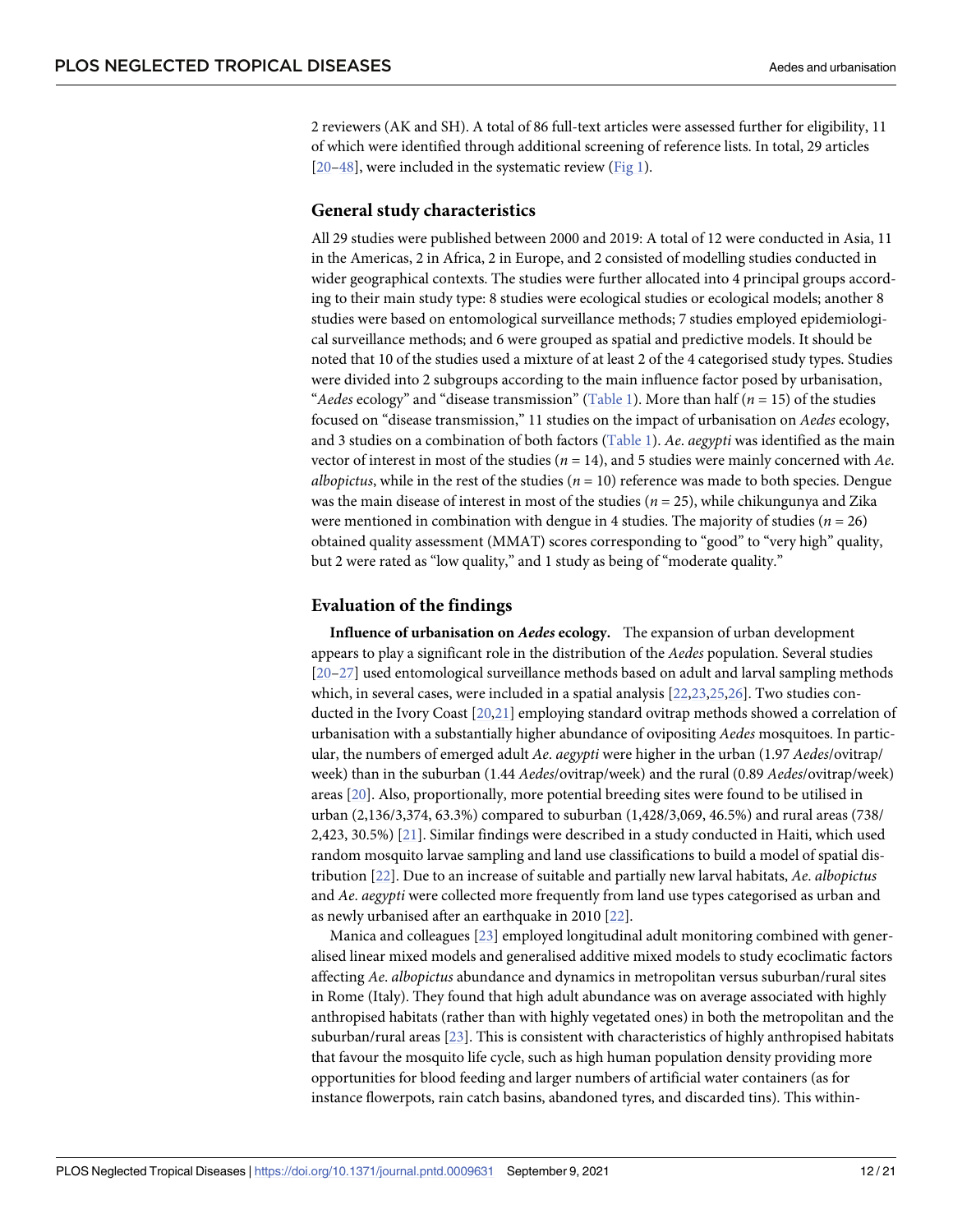<span id="page-12-0"></span>

[Fig](#page-11-0) 1. PRISMA flow diagram. IRIS, Institutional Repository for Information Sharing; PRISMA, Preferred Reporting Items for Systematic Reviews and Meta-Analyses; VHL, Virtual Health Library; WHOLIS, WHO Library Database.

<https://doi.org/10.1371/journal.pntd.0009631.g001>

setting feature of a gradient of *Aedes* abundance across a gradient of urbanisation levels was fairly common among the studies. In Indonesia, Satoto and colleagues [\[25\]](#page-18-0), using ovitrap sampling methods, showed increasing trends of *Ae*. *aegypti* population size from less urban areas to urban areas.

In Buenos Aires (Argentina), Carbajo and colleagues [\[26\]](#page-18-0) showed that the proportion of weeks infested (a trap was considered to be infested in a week when at least 1 egg was found) and the total number of eggs followed spatial continuity and were higher in areas that had higher densities of houses and that were closer to industrial sites. Cox and colleagues [[27](#page-18-0)] employed a container mosquito sampling method to investigate habitat distribution of adult mosquitoes and found that *Ae*. *aegypti* was significantly associated (*p <* 0.05) with high-density housing in urban and suburban areas of San Juan (Puerto Rico) based on a canonical correspondence analysis.

For Guangzhou (China), Li and colleagues [[24](#page-18-0)] showed that urbanisation substantially increased the mosquito density (adults), larval development rate, and adult survival time of *Ae*. *albopictus*, which, in turn, potentially increased the vector capacity, and, therefore, arbovirus transmissibility.

**Impact of urbanisation on disease transmission dynamics.** Many of the studies employed epidemiological surveillance methods to analyse the seroprevalence and incidence of *Aedes-*borne diseases in different urbanisation contexts.

In Salvador (Brazil) [\[28\]](#page-18-0), dengue seroprevalence presented a positive correlation (*r* = 0.49;  $p = 0.006$ ) with human population density in all study areas regardless of their different socioeconomic levels. In a study conducted in Colombia [[29](#page-18-0)], a longitudinal serological survey was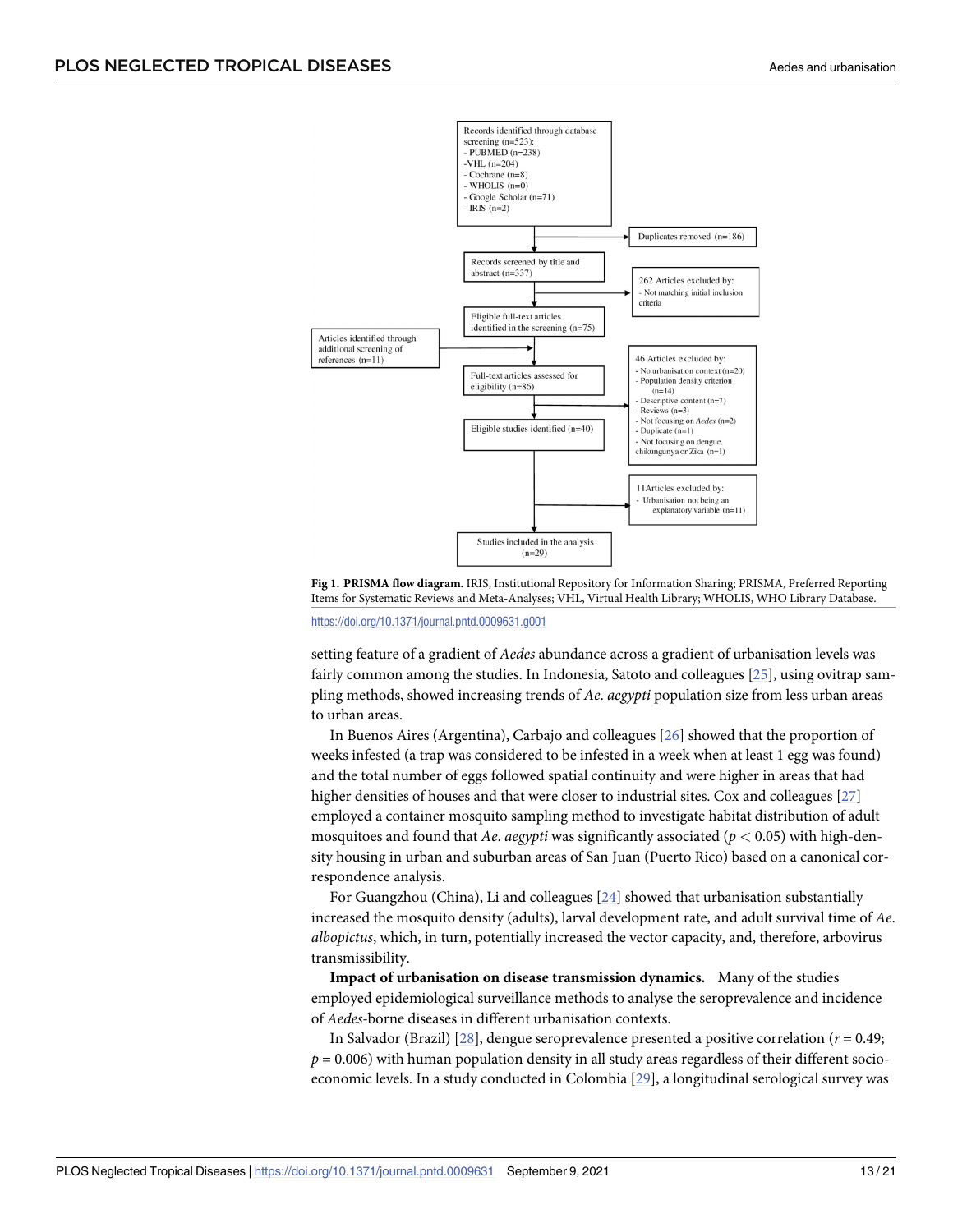combined with spatial analysis, showing that human population density and *Ae*. *aegypti* house index were significantly correlated with the observed dengue immunoglobulin G (IgG) seroprevalence. Geostatistical regression analysis showed that dengue IgG seroprevalence was clustered, and 40% of the pattern observed arose out of districts with crowded population density (adjusted  $R^2 = 0.38$ ;  $p < 0.01$ ) and a higher *Ae. aegypti* house index (adjusted  $R^2 = 0.28$ ;  $p$  < 0.05) [\[29\]](#page-18-0). In another study conducted in Venezuela [[30](#page-18-0)], which also combined a longitudinal serological survey (IgG) with spatial analysis, a direct and significant relationship of registered dengue cases was found with human population density in 7 metropolitan municipalities of Maracay city ( $r = 0.94$ ,  $p < 0.01$ ).

Two studies conducted in Taiwan [\[31,32](#page-18-0)] combined longitudinal serological surveys with spatial analyses and found a significant correlation of both dengue IgG seroprevalence and dengue haemorrhagic fever incidence with human population density. One of the studies also found a significant positive association between cumulative incidence, numbers of months with average temperature above 18<sup>°</sup>C, and urbanisation ( $R^2$  = 0.135), while urbanisation was positively associated with the distribution of dengue incidence in a spatial lag model ( $R^2$  = 0.433) [\[31\]](#page-18-0). Combining a randomised cross-sectional serological survey with spatial analysis, Vallée and colleagues (2009) [\[33\]](#page-18-0) found a significant association ( $p < 0.001$ ) between previous dengue flavivirus infections and urbanisation in the city of Vientiane in Laos. More precisely, the prevalence of previous flavivirus infections was significantly  $(p < 0.001)$  higher in the central zone (60.1%; 95% confidence interval [CI] = 56.2 to 64.1) than in the first (51.1%; 95%  $CI = 48.7$  to 53.5) and second (44.3%; 95%  $CI = 41.5$  to 47.2) urbanised belts (periphery).

Qi and colleagues [[34](#page-18-0)], employing a generalised additive model in the Pearl River Delta (China), found that urban areas, higher road density, and lower gross domestic product (GDP) per capita were consistent risk factors for dengue fever outbreaks. They found that rapid urbanisation with large populations living in peri-urban slums provided attractive features for the *Aedes* mosquito and promoted dengue transmission.

**The role of human population density.** Human population density is the leading metric used in the reviewed studies to differentiate urban from suburban/rural areas [\[20,21,24](#page-18-0)– [26,35](#page-18-0),[36](#page-19-0)], and it is regularly used as an explanatory variable for levels of arboviral diseases [[29](#page-18-0)– [35,](#page-18-0)[37–44\]](#page-19-0).

Ren and colleagues [[35](#page-18-0)] examined the association between dengue and high population density in newly formed "urban villages" in the central region of Guangzhou (China), showing that these villages form hubs of high environmental suitability for vectors (e.g., *Ae*. *albopictus*) as well as for the spread of dengue. Approximately 90% of total dengue cases were concentrated in these urban villages, while the number of cases was positively associated with acreage of the urban villages ( $r = 0.45$ ,  $p = 0.015$ ) [[35](#page-18-0)]. In another study conducted in the Pearl River Delta and the Chinese border of Yunnan and Myanmar, investigating the spatiotemporal characteristics and primary influencing factors of typical dengue epidemics in China, Zheng and colleagues [\[41\]](#page-19-0) found that population density and urban land ratio were the socioeconomic factors explaining the largest variance (*>*54%) in regional epidemics. Yue and colleagues [[42](#page-19-0)] also found that the number of dengue fever cases was positively correlated with population density (*r* = 0.705) in Guangdong (China), while the presence of water and a suitable temperature were also essential factors for the larvae of the dengue virus vectors *Ae*. *albopictus* and *Ae*. *aegypti*. Higher human population density along with temperature patterns were also identified as the most important determinants of dengue incidence rates in studies conducted in Singapore [[44](#page-19-0)] and Taiwan [[31,32\]](#page-18-0).

Delmelle and colleagues [\[45\]](#page-19-0) in a study conducted in Cali (Colombia) identified human population density as one of the risk factors significantly contributing to the 2010 dengue fever outbreak ( $R^2$  = 0.295), while a strong correlation was found between relative human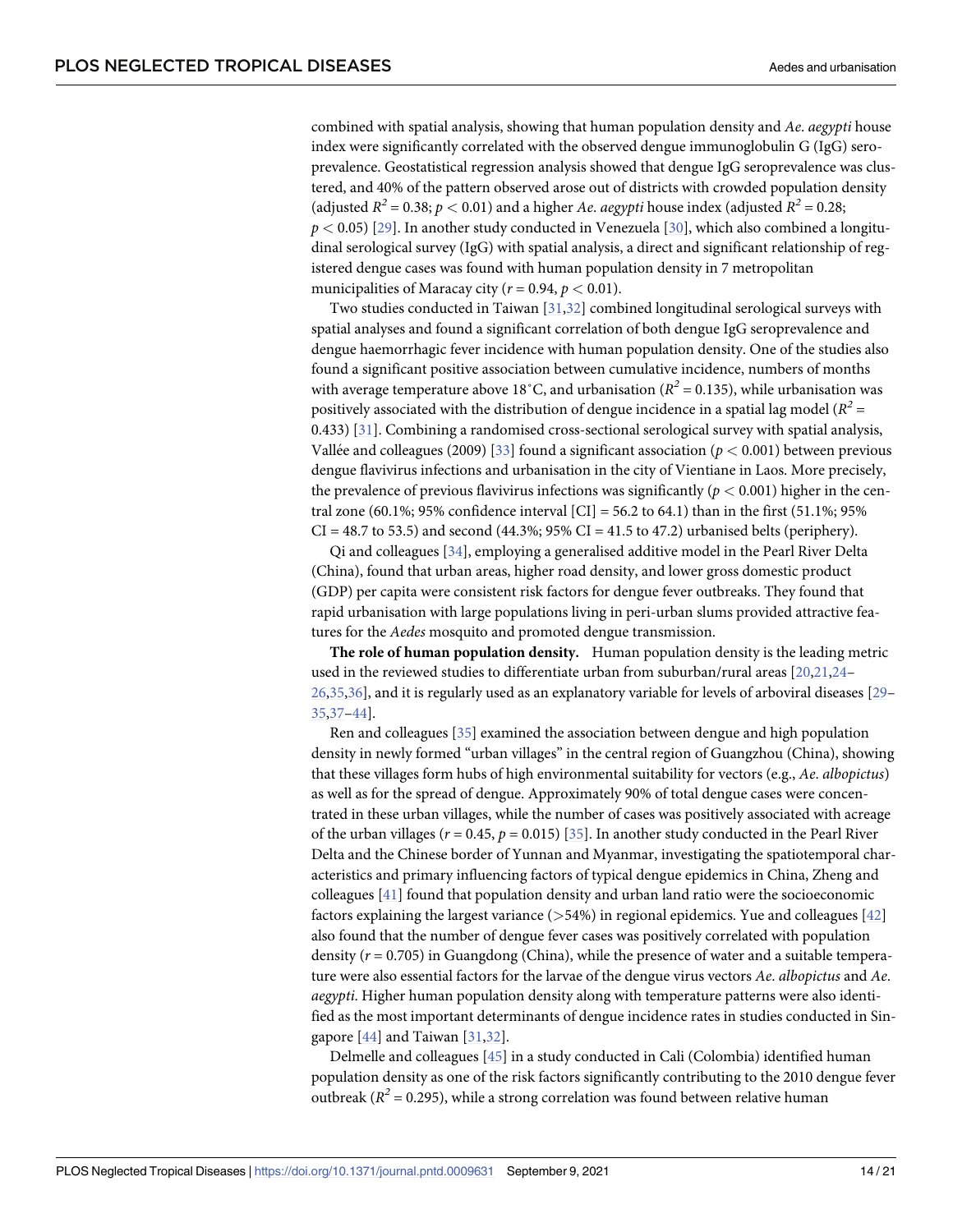population density and socioeconomic stratum (*r* = −0.541, *p <* 0.01). In another study in Armenia (Colombia) [[37](#page-19-0)], results indicated that increased human density favoured a greater average number of secondary infections with dengue (higher  $R_0$ ) through both human-tomosquito and mosquito-to-human transmission. A significant interaction was observed between human density and *Ae*. *aegypti* super-production, indicating that removal of "superproduction" spots in areas of higher human density can have a high impact on reducing dengue [[37](#page-19-0)].

**Link between urbanisation and** *Aedes***-borne diseases from a socioecological perspective in ecological studies and models.** Numerous climatic, environmental, and social factors associated with urbanisation were included in several socioecological or modelling studies to explain the spread of *Aedes-*borne diseases.

Messina and colleagues [[36](#page-19-0)] used an ecological niche model to investigate climate, population, and socioeconomic projections for the years 2020, 2050, and 2080 to predict future changes in transmission suitability and the size of the human population at risk. Their model also incorporated information about the spread of *Aedes* vectors, urbanisation, and population growth [\[36\]](#page-19-0). They predicted that approximately 2.25 billion more people will be at risk of dengue in 2080 compared to 2015, bringing the total population at risk to over 6.1 billion. Similarly to the previous study, Bouzid and colleagues [\[39\]](#page-19-0) showed in a general additive model using data from Mexico and Europe that urbanisation and population are significantly associated with an increased risk of dengue incidence and that climate change is likely to contribute to increased dengue risk (and possibly other mosquito-borne diseases) in many parts of Europe, especially towards the end of the century.

Freitas and colleagues [\[38\]](#page-19-0) pointed out in a study conducted in Rio de Janeiro (Brazil) that simultaneous clusters of dengue, chikungunya, and Zika viruses were more likely in neighbourhoods with a combination of high human population density and low socioeconomic status. Estallo and colleagues [[46](#page-19-0)] used ecological niche modelling to show the risk of a wider geographic distribution of *Ae*. *aegypti* in areas of Co´rdoba (Argentina), while Fuentes Vallejo and colleagues [[47\]](#page-19-0) employed a chorematic model in Arauca (Colombia). The latter found a relationship between territorial structures, their dynamics, and vector density [[47](#page-19-0)]. Another finding of this study was that the interaction between ecological and social systems forms areas with high and low *Ae*. *aegypti* density, with a higher density being related to unplanned urbanisation [\[47\]](#page-19-0).

Cao and colleagues [[40](#page-19-0)] investigated the independent and interactive effects of several socioecological factors including road density, temperature, and urbanisation level on the 2014 dengue epidemic at a township/street level in Guangzhou (China). Dengue fever incidence was positively correlated with the human population density ( $r = 0.49$ ,  $p < 0.01$ ), road density ( $r = 0.36$ ,  $p < 0.01$ ), urbanisation level ( $r = 0.42$ ,  $p < 0.01$ ), and the geographical ratio of urban villages (extent of high-density and low-rise building areas)  $(r = 0.28, p < 0.01)$  [\[40\]](#page-19-0). In a study examining the link between dengue prevalence and the heat entrapped by the urban structure of Delhi (India), Akhtar and colleagues [[48](#page-19-0)] found that the mean annual temperature shows significant positive relationship with the urbanisation variables—urban population  $(r = 0.539)$ , urban density  $(r = 0.539)$ , and vehicular population  $(r = 0.405)$ . Their study is able to explain 57% of the total variation and shows association between disease prevalence, urbanisation, and climatic factors. In addition, seasonal or cyclical factors of the disease were combined with the fluctuating humidity and temperature data and the urban density (a proxy variable of urban growth), showing that the heat effect in some of the dense areas may lead to pocketed outbreaks of the disease [\[48\]](#page-19-0). Khalid and colleagues [\[43\]](#page-19-0) employed a geospatial model to examine how changes in urbanisation, human population density, and meteorological parameters affect dengue transmission in 4 megacities of Pakistan. A heightened number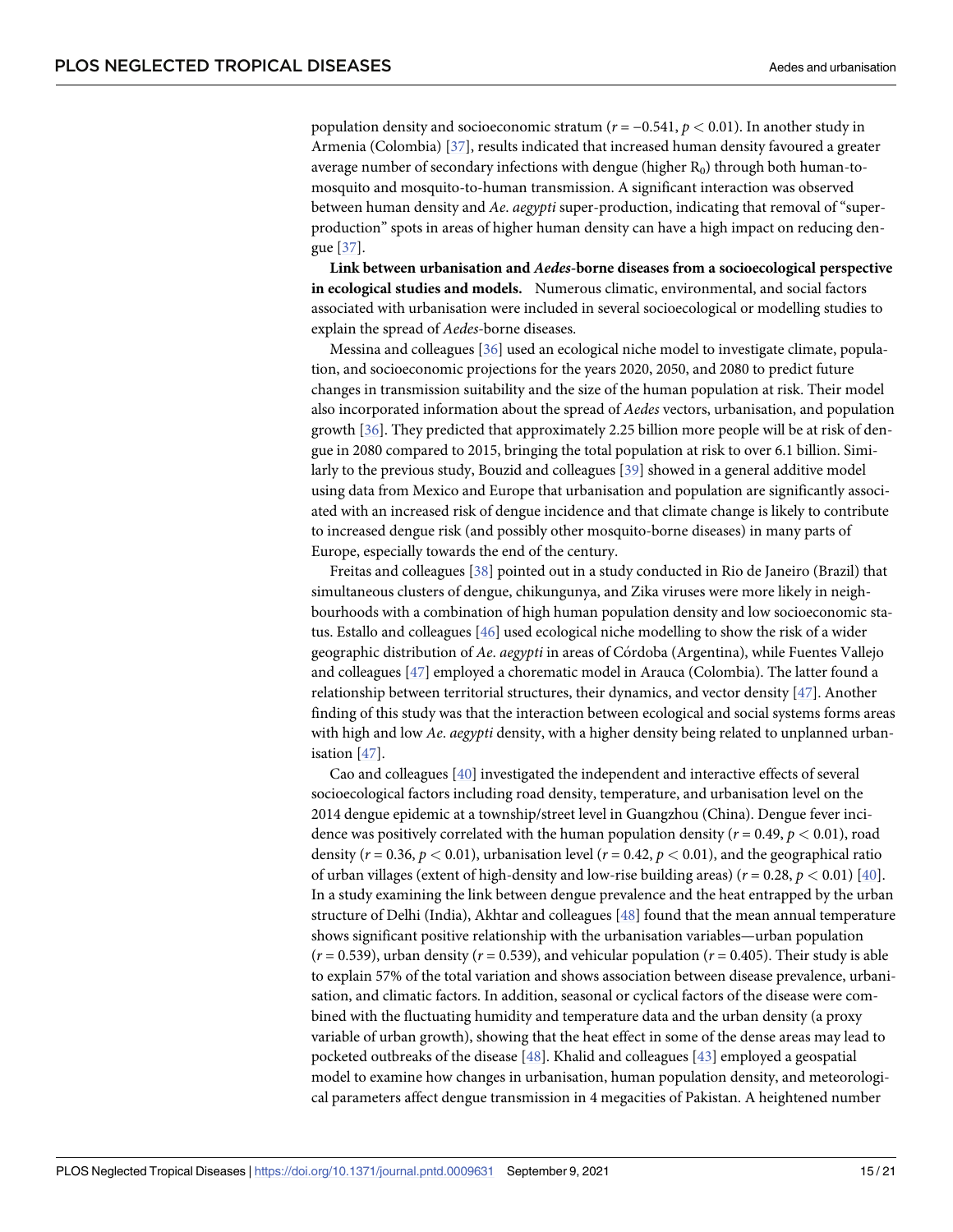<span id="page-15-0"></span>of dengue cases is associated with increased urbanisation and is also enhanced by natural topographical elements as well as environments that support dengue, such as human settlements and high population density [[43](#page-19-0)].

#### **Discussion**

Urban environments create favourable conditions for disease transmission in which people are increasingly densely arranged in complex multistory built environments linked via global flows of travellers and goods that complicate public health responses [[49](#page-19-0)]. Urbanisation is a dynamic phenomenon resulting in "megacities" with high population density, while it leads at the same time to new spatial landscapes often characterised by insufficient infrastructure and services, thus creating ideal conditions for increased mosquito-, rodent-, and water- and foodborne infectious diseases [\[13\]](#page-17-0). Urbanised areas can be characterised as "coupled human natural systems," leading to an imperative need to explain patterns of disease emergence in relation to urbanisation from a socioecological perspective [\[13\]](#page-17-0).

The current study highlights consistent conclusions concerning the impact of urbanisation on both *Aedes* ecology and disease transmission dynamics:

- Urbanisation (defined by population density or by artificial geographical space) correlates with a significantly higher risk and abundance of *Aedes* mosquitoes through provision of favourable breeding sites, higher larval development rate, and adult survival time.
- The degree of urbanisation and population density is significantly associated with a consistent gradient in disease incidence.
- Rapid urbanisation with large populations living in unplanned urban areas provides attractive features for the *Aedes* mosquito and promotes disease transmission.
- Socioecological factors might either separately or jointly influence the spatial distribution of *Aedes* mosquitoes and disease transmission.

The variety of methodological approaches taken in the included articles mirrors the interplay of multiple factors linking urbanisation with ecological, entomological, and epidemiological aspects. It also calls for a multifaceted approach in designing effective public health interventions. Reliance on single control tools has historically failed to sustainably control these invasive mosquitoes or the pathogens they transmit [\[50\]](#page-19-0). Targeted interventions should be guided by informed public planning and education programmes, weighted by the investment capacity of each case area, bearing in mind that vector control techniques are not always easy to implement in urbanised settings because of the species' ability to develop in a wide range of artificial breeding sites [\[10\]](#page-17-0).

The risk of increased disease transmission in urban contexts requires the enhancement of active public health surveillance programmes assisted by modern laboratory virology for effective tracking of dengue and other emerging arboviral diseases. Supported also by the evidence of the current study, specific emphasis should be placed on the association of urbanisation and dengue. Based on the spatiotemporal distribution of available seroprevalence studies worldwide, most of them were conducted on dengue (66.5%), while 16% were exclusively conducted on chikungunya, and only 7% were exclusively concerned with Zika [\[51\]](#page-19-0). In addition, the spatial risk profiling of dengue transmission is necessary to ensure the optimal utilisation of resources and achievement of maximum impact of vector control [\[52\]](#page-19-0). It is noteworthy that most of the selected articles provide their own definitions of urbanisation. This reflects the numerous aspects associated with urbanisation and the emergence and spread of *Aedes* populations and arboviruses. In many studies [[22,23,25,26](#page-18-0),[29–32,35–](#page-18-0)[42](#page-19-0),[43,45–48\]](#page-19-0), urbanisation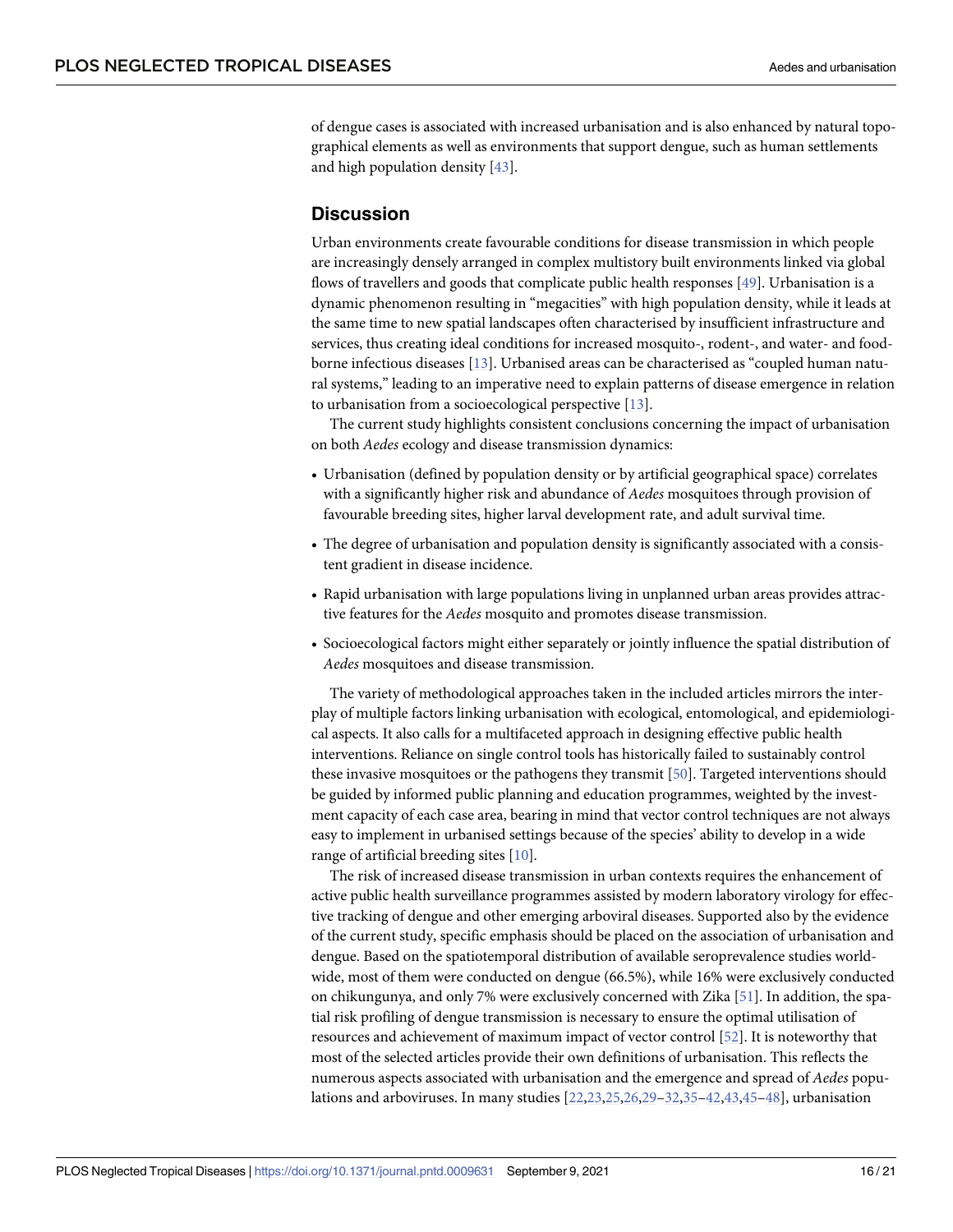<span id="page-16-0"></span>patterns were identified through the use of satellite images and geospatial analysis detecting territorial classifications mainly relevant to land use change, urban construction, and road density of study areas. In several studies [\[22,34](#page-18-0),[35](#page-18-0)[,40,43–45](#page-19-0),[47,48\]](#page-19-0), urbanisation was characterised by rapid unplanned development accompanied by poor sanitation, overcrowding population, and deficient infrastructure, thus favouring the spread of *Aedes* mosquitoes and the pathogens they transmit.

The main limitation of the current study is associated with the validity (risk of bias) of the included studies. Specifically, urbanisation is often defined through the use of a simple dichotomy, urban versus rural, or even a single continuous variable such as human population density. This indicates a substantial inconsistency, which hampers our understanding of the specific changes within the process of urbanisation that affect risk and disease. The concept of a "threshold" delineating an urban area as opposed to other types of living environment ignores the graduation in disease states reported between and within geographical areas and misses the variation and dynamism that underlies these populations [\[53\]](#page-19-0).

Considering the aforementioned limitations and the absence of a global standard to delineate cities, urban, and rural areas for international statistical comparisons [\[54\]](#page-19-0), the criteria used in the current study to define urbanisation and human population density were reviewed independently for each article regarding their quality and according to the criteria laid down during the stage of study selection. This approach aimed to clearly articulate the qualitative and dynamic aspects of urbanisation relevant to the study's objectives.

# **Conclusions**

The findings of this systematic review contribute to the discourse on public health challenges posed by urbanisation concerning the spread of *Aedes*-borne diseases in areas mainly characterised by high population density or rapid and unplanned urbanisation patterns. The disease dynamics in urban contexts pose a significant threat for public health systems and require multisectoral and multidisciplinary approaches for the design and application of informed prevention and control strategies. It becomes evident that a growing number of areas around the globe are becoming increasingly vulnerable to the spread of vectors and diseases boosted by rapid unplanned urbanisation in combination with other socioecological challenges including climate and environmental change [\[55,56](#page-20-0)]. The increasing representation of urbanised populations in future projections highlights the pressing need for an improved disentangling of the numerous phenomena linking cities with arbovirus transmission [\[57\]](#page-20-0).

# **Supporting information**

**S1 [Table.](http://journals.plos.org/plosntds/article/asset?unique&id=info:doi/10.1371/journal.pntd.0009631.s001) Literature search for all databases.** (DOCX)

**S2 [Table.](http://journals.plos.org/plosntds/article/asset?unique&id=info:doi/10.1371/journal.pntd.0009631.s002) Quality assessment.** (XLSX)

**S3 [Table.](http://journals.plos.org/plosntds/article/asset?unique&id=info:doi/10.1371/journal.pntd.0009631.s003) Data extraction table.** (XLSX)

**S4 [Table.](http://journals.plos.org/plosntds/article/asset?unique&id=info:doi/10.1371/journal.pntd.0009631.s004) PRISMA checklist.** PRISMA, Preferred Reporting Items for Systematic Reviews and Meta-Analyses. (DOCX)

**S1 [File.](http://journals.plos.org/plosntds/article/asset?unique&id=info:doi/10.1371/journal.pntd.0009631.s005) PubMed example search.** (XLSX)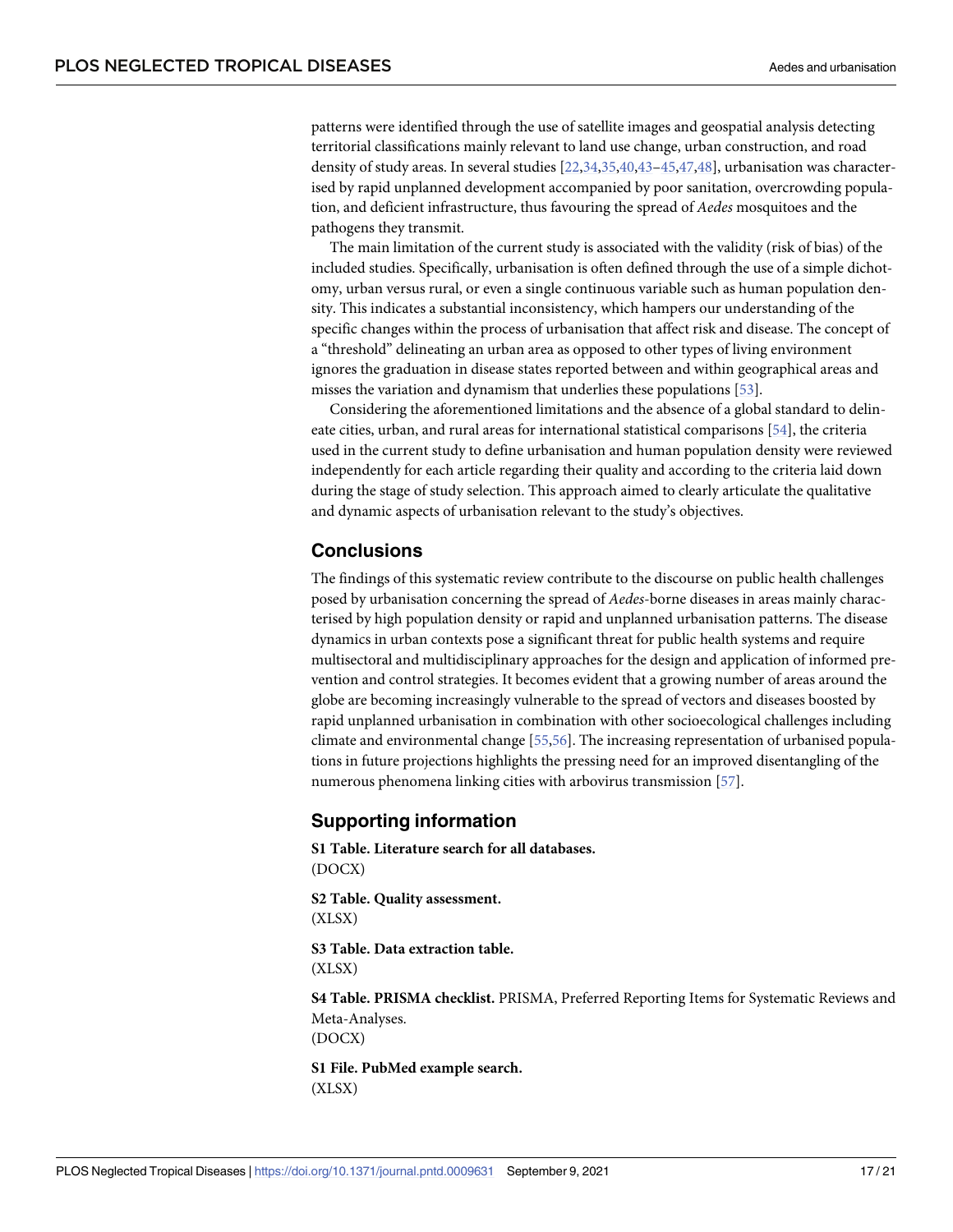<span id="page-17-0"></span>**S2 [File.](http://journals.plos.org/plosntds/article/asset?unique&id=info:doi/10.1371/journal.pntd.0009631.s006) Review protocol.** (PDF)

## **Acknowledgments**

Special thanks to Dr Panos Milonas (Entomologist Head Research Scientist of the Scientific Directorate of Entomology and Agricultural Zoology at Benaki Phytopathological Institute) for providing valuable comments and consultation during the evaluation of the inclusion and exclusion criteria.

#### **References**

- **[1](#page-1-0).** Weaver SC. Urbanization and geographic expansion of zoonotic arboviral diseases: mechanisms and potential strategies for prevention. Trends Microbiol. 2013 Aug; 21(8):360–3. [https://doi.org/10.1016/j.](https://doi.org/10.1016/j.tim.2013.03.003) [tim.2013.03.003](https://doi.org/10.1016/j.tim.2013.03.003) PMID: [23910545](http://www.ncbi.nlm.nih.gov/pubmed/23910545)
- **[2](#page-2-0).** Gubler DJ. Dengue, Urbanization and Globalization: The Unholy Trinity of the 21(st) Century. Trop Med Health. 2011 Dec; 39(4 Suppl):3–11. <https://doi.org/10.2149/tmh.2011-S05> PMID: [22500131](http://www.ncbi.nlm.nih.gov/pubmed/22500131)
- **[3](#page-1-0).** Wilder-Smith A, Gubler DJ. Geographic expansion of dengue: the impact of international travel. Med Clin North Am. 2008 Nov; 92(6):1377–90, x. <https://doi.org/10.1016/j.mcna.2008.07.002> PMID: [19061757](http://www.ncbi.nlm.nih.gov/pubmed/19061757)
- **[4](#page-1-0).** Vora N. Impact of anthropogenic environmental alterations on vector-borne diseases. Medscape J Med. 2008; 10(10):238. Epub 2008 Oct 15. PMID: [19099032](http://www.ncbi.nlm.nih.gov/pubmed/19099032)
- **[5](#page-1-0).** Soulsbury CD, White PC. Human–wildlife interactions in urban areas: a review of conflicts, benefits and opportunities. Wildl Res. 2016 Jan 27; 42(7):541–53.
- **[6](#page-1-0).** United N. Glossary of environment statistics, studies in methods. United Nations New York, NY. 1997.
- **[7](#page-1-0).** Desa UN. Revision of world urbanization prospects. UN Department of Economic and Social Affairs. 2018 Oct;16.
- **[8](#page-2-0).** Bhatt S, Gething PW, Brady OJ, Messina JP, Farlow AW, Moyes CL, et al. The global distribution and burden of dengue. Nature. 2013 Apr 25; 496(7446):504–7. <https://doi.org/10.1038/nature12060> PMID: [23563266](http://www.ncbi.nlm.nih.gov/pubmed/23563266)
- **[9](#page-1-0).** Vlahov D, Galea S. Urbanization, urbanicity, and health. J Urban Health. 2002 Dec; 79(4 Suppl 1):S1– S12.
- **[10](#page-1-0).** World Health Organization & UNICEF/UNDP/World Bank/WHO Special Programme for Research and Training in Tropical Diseases. (2017). Global vector control response 2017–2030. World Health Organization.
- **[11](#page-2-0).** Bellini R, Michaelakis A, Petrić D, Schaffner F, Alten B, Angelini P, et al. Practical management plan for invasive mosquito species in Europe: I. Asian tiger mosquito (Aedes albopictus). Travel Med Infect Dis. 2020 May-Jun; 35:101691. <https://doi.org/10.1016/j.tmaid.2020.101691> PMID: [32334085](http://www.ncbi.nlm.nih.gov/pubmed/32334085)
- **[12](#page-2-0).** Soto SM. Human migration and infectious diseases. Clin Microbiol Infect. 2009 Jan; 15 Suppl 1(Suppl 1):26–8. <https://doi.org/10.1111/j.1469-0691.2008.02694.x> PMID: [19220349](http://www.ncbi.nlm.nih.gov/pubmed/19220349)
- **[13](#page-2-0).** Wilcox BA, Gubler DJ, Pizer HF. Urbanization and the social ecology of emerging infectious diseases. In The social ecology of infectious diseases 2008 Jan 1 (pp. 113–137). Academic Press.
- **[14](#page-2-0).** Mulligan K, Dixon J, Sinn CL, Elliott SJ. Is dengue a disease of poverty? A systematic review. Pathog Glob Health. 2015 Feb; 109(1):10–8. <https://doi.org/10.1179/2047773214Y.0000000168> PMID: [25546339](http://www.ncbi.nlm.nih.gov/pubmed/25546339)
- **15.** Matysiak A, Roess A. Interrelationship between Climatic, Ecologic, Social, and Cultural Determinants Affecting Dengue Emergence and Transmission in Puerto Rico and Their Implications for Zika Response. J Trop Med. 2017; 2017:8947067. <https://doi.org/10.1155/2017/8947067> PMID: [28717366](http://www.ncbi.nlm.nih.gov/pubmed/28717366)
- **[16](#page-2-0).** Eder M, Cortes F, Teixeira de Siqueira Filha N, Araújo de França GV, Degroote S, Braga C, et al. Scoping review on vector-borne diseases in urban areas: transmission dynamics, vectorial capacity and coinfection. Infect Dis Poverty. 2018 Sep 3; 7(1):90. <https://doi.org/10.1186/s40249-018-0475-7> PMID: [30173661](http://www.ncbi.nlm.nih.gov/pubmed/30173661)
- **[17](#page-2-0).** Moher D, Liberati A, Tetzlaff J, Altman DG, PRISMA Group. Preferred reporting items for systematic reviews and meta-analyses: the PRISMA statement. PLoS Med. 2009 Jul 21; 6(7):e1000097. [https://](https://doi.org/10.1371/journal.pmed.1000097) [doi.org/10.1371/journal.pmed.1000097](https://doi.org/10.1371/journal.pmed.1000097) PMID: [19621072](http://www.ncbi.nlm.nih.gov/pubmed/19621072)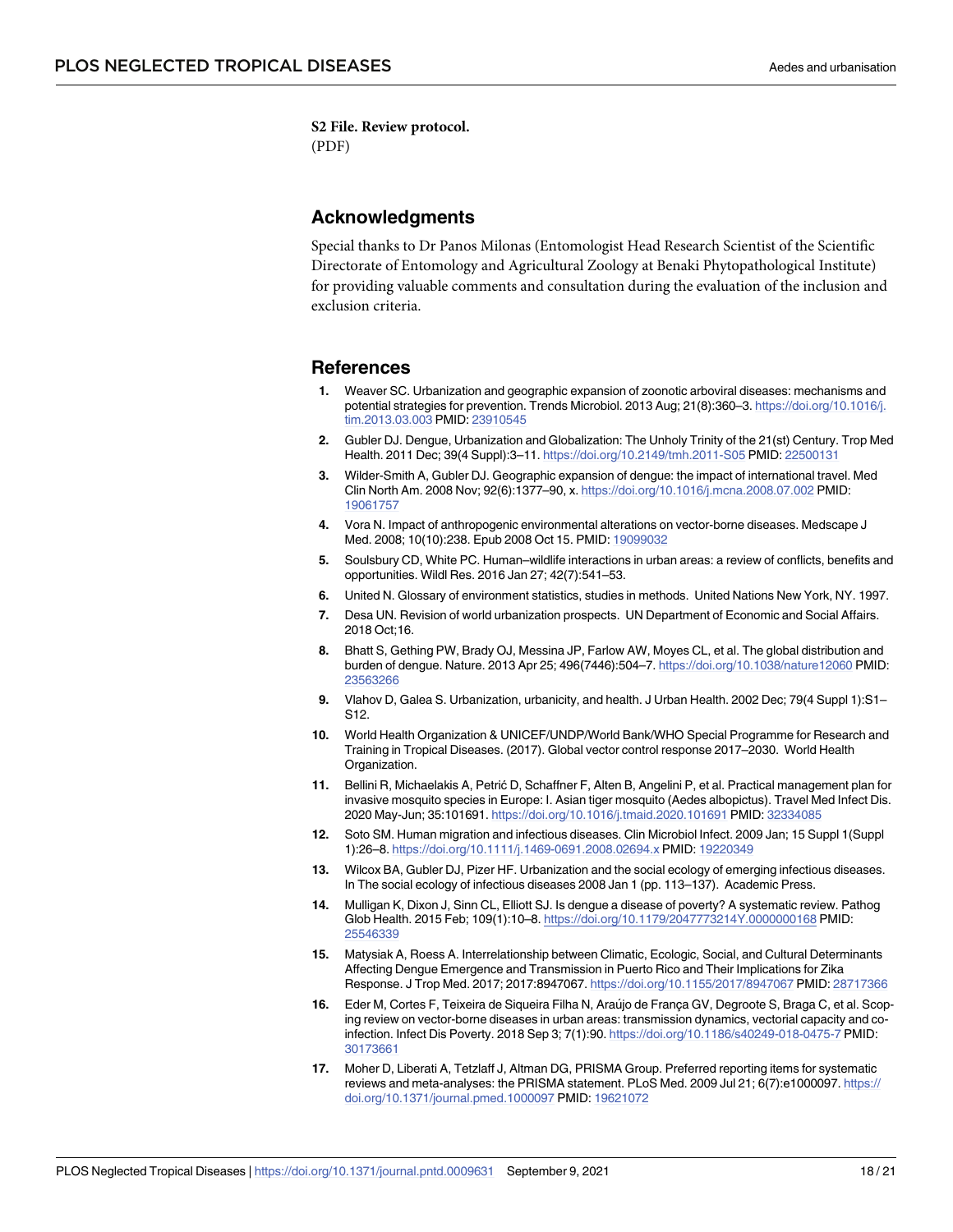- <span id="page-18-0"></span>**[18](#page-3-0).** Pace R, Pluye P, Bartlett G, Macaulay AC, Salsberg J, Jagosh J, et al. Testing the reliability and efficiency of the pilot Mixed Methods Appraisal Tool (MMAT) for systematic mixed studies review. Int J Nurs Stud. 2012 Jan; 49(1):47–53. <https://doi.org/10.1016/j.ijnurstu.2011.07.002> PMID: [21835406](http://www.ncbi.nlm.nih.gov/pubmed/21835406)
- **[19](#page-3-0).** Hong QN, Fàbregues S, Bartlett G, Boardman F, Cargo M, Dagenais P, et al. The Mixed Methods Appraisal Tool (MMAT) version 2018 for information professionals and researchers. Educ Inf. 2018 Jan 1; 34(4):285–91.
- **[20](#page-4-0).** Zahouli JB, Utzinger J, Adja MA, Müller P, Malone D, Tano Y, et al. Oviposition ecology and species composition of Aedes spp. and Aedes aegypti dynamics in variously urbanized settings in arbovirus foci in southeastern Côte d'Ivoire. Parasit Vectors. 2016 Sep 29; 9(1):523. [https://doi.org/10.1186/s13071-](https://doi.org/10.1186/s13071-016-1778-9) [016-1778-9](https://doi.org/10.1186/s13071-016-1778-9) PMID: [27682270](http://www.ncbi.nlm.nih.gov/pubmed/27682270)
- **[21](#page-5-0).** Zahouli JBZ, Koudou BG, Müller P, Malone D, Tano Y, Utzinger J. Urbanization is a main driver for the larval ecology of Aedes mosquitoes in arbovirus-endemic settings in south-eastern Côte d'Ivoire. PLoS Negl Trop Dis. 2017 Jul 13; 11(7):e0005751. <https://doi.org/10.1371/journal.pntd.0005751> PMID: [28704434](http://www.ncbi.nlm.nih.gov/pubmed/28704434)
- **[22](#page-5-0).** Samson DM, Archer RS, Alimi TO, Arheart KL, Impoinvil DE, Oscar R, et al. New baseline environmental assessment of mosquito ecology in northern Haiti during increased urbanization. J Vector Ecol. 2015 Jun; 40(1):46–58. <https://doi.org/10.1111/jvec.12131> PMID: [26047183](http://www.ncbi.nlm.nih.gov/pubmed/26047183)
- **[23](#page-5-0).** Manica M, Filipponi F, D'Alessandro A, Screti A, Neteler M, Rosà R, et al. Spatial and Temporal Hot Spots of Aedes albopictus Abundance inside and outside a South European Metropolitan Area. PLoS Negl Trop Dis. 2016 Jun 22; 10(6):e0004758. <https://doi.org/10.1371/journal.pntd.0004758> PMID: [27333276](http://www.ncbi.nlm.nih.gov/pubmed/27333276)
- **[24](#page-5-0).** Li Y, Kamara F, Zhou G, Puthiyakunnon S, Li C, Liu Y, et al. Urbanization increases Aedes albopictus larval habitats and accelerates mosquito development and survivorship. PLoS Negl Trop Dis. 2014 Nov 13; 8(11):e3301. <https://doi.org/10.1371/journal.pntd.0003301> PMID: [25393814](http://www.ncbi.nlm.nih.gov/pubmed/25393814)
- **[25](#page-4-0).** Satoto TB, Satrisno H, Lazuardi L, Diptyanusa A. Insecticide resistance in Aedes aegypti: An impact from human urbanization? PLoS ONE. 2019 Jun 24; 14(6):e0218079. [https://doi.org/10.1371/journal.](https://doi.org/10.1371/journal.pone.0218079) [pone.0218079](https://doi.org/10.1371/journal.pone.0218079) PMID: [31233517](http://www.ncbi.nlm.nih.gov/pubmed/31233517)
- **[26](#page-6-0).** Carbajo AE, Curto SI, Schweigmann NJ. Spatial distribution pattern of oviposition in the mosquito Aedes aegypti in relation to urbanization in Buenos Aires: southern fringe bionomics of an introduced vector. Med Vet Entomol. 2006 Jun; 20(2):209–18. <https://doi.org/10.1111/j.1365-2915.2006.00625.x> PMID: [16871702](http://www.ncbi.nlm.nih.gov/pubmed/16871702)
- **[27](#page-5-0).** Cox J, Grillet ME, Ramos OM, Amador M, Barrera R. Habitat segregation of dengue vectors along an urban environmental gradient. Am J Trop Med Hyg. 2007 May; 76(5):820–6. PMID: [17488898](http://www.ncbi.nlm.nih.gov/pubmed/17488898)
- **[28](#page-8-0).** Teixeira MG, Barreto ML, Conceicao M, Ferreira LDA, Morato V, Vasoncelos PF, et al. Exposure to the risk of dengue virus infection in an urban setting: ecological vs individual infection. Dengue Bull. 2007; 31:36–46.
- **[29](#page-6-0).** Piedrahita LD, Agudelo Salas IY, Marin K, Trujillo AI, Osorio JE, Arboleda-Sanchez SO, et al. Risk Factors Associated with Dengue Transmission and Spatial Distribution of High Seroprevalence in Schoolchildren from the Urban Area of Medellin. Colombia Can J Infect Dis Med Microbiol. 2018 Sep 2; 2018:2308095. <https://doi.org/10.1155/2018/2308095> PMID: [30245759](http://www.ncbi.nlm.nih.gov/pubmed/30245759)
- **[30](#page-8-0).** Barrera R, Delgado N, Jiménez M, Villalobos I, Romero I. Estratificación de una ciudad hiperendémica en dengue hemorra´gico [Stratification of a hyperendemic city in hemorrhagic dengue]. Rev Panam Salud Publica. 2000 Oct; 8(4):225–33. <https://doi.org/10.1590/s1020-49892000000900001> PMID: [11141964](http://www.ncbi.nlm.nih.gov/pubmed/11141964)
- **[31](#page-9-0).** Wu PC, Lay JG, Guo HR, Lin CY, Lung SC, Su HJ. Higher temperature and urbanization affect the spatial patterns of dengue fever transmission in subtropical Taiwan. Sci Total Environ. 2009 Mar 15; 407 (7):2224–33. <https://doi.org/10.1016/j.scitotenv.2008.11.034> PMID: [19157509](http://www.ncbi.nlm.nih.gov/pubmed/19157509)
- **[32](#page-9-0).** Lin CH, Wen TH. Using geographically weighted regression (GWR) to explore spatial varying relationships of immature mosquitoes and human densities with the incidence of dengue. Int J Environ Res Public Health. 2011 Jul; 8(7):2798–815. <https://doi.org/10.3390/ijerph8072798> PMID: [21845159](http://www.ncbi.nlm.nih.gov/pubmed/21845159)
- **[33](#page-9-0).** Vallée J, Dubot-Pérès A, Ounaphom P, Sayavong C, Bryant JE, Gonzalez JP. Spatial distribution and risk factors of dengue and Japanese encephalitis virus infection in urban settings: the case of Vientiane. Lao PDR Trop Med Int Health. 2009 Sep; 14(9):1134–42. [https://doi.org/10.1111/j.1365-3156.2009.](https://doi.org/10.1111/j.1365-3156.2009.02319.x) [02319.x](https://doi.org/10.1111/j.1365-3156.2009.02319.x) PMID: [19563430](http://www.ncbi.nlm.nih.gov/pubmed/19563430)
- **[34](#page-8-0).** Qi X, Wang Y, Li Y, Meng Y, Chen Q, Ma J, et al. The effects of socioeconomic and environmental factors on the incidence of dengue fever in the Pearl River Delta, China, 2013. PLoS Negl Trop Dis. 2015 Oct 27; 9(10):e0004159. <https://doi.org/10.1371/journal.pntd.0004159> PMID: [26506616](http://www.ncbi.nlm.nih.gov/pubmed/26506616)
- **[35](#page-6-0).** Ren H, Wu W, Li T, Yang Z. Urban villages as transfer stations for dengue fever epidemic: A case study in the Guangzhou, China. PLoS Negl Trop Dis. 2019 Apr 25; 13(4):e0007350. [https://doi.org/10.1371/](https://doi.org/10.1371/journal.pntd.0007350) [journal.pntd.0007350](https://doi.org/10.1371/journal.pntd.0007350) PMID: [31022198](http://www.ncbi.nlm.nih.gov/pubmed/31022198)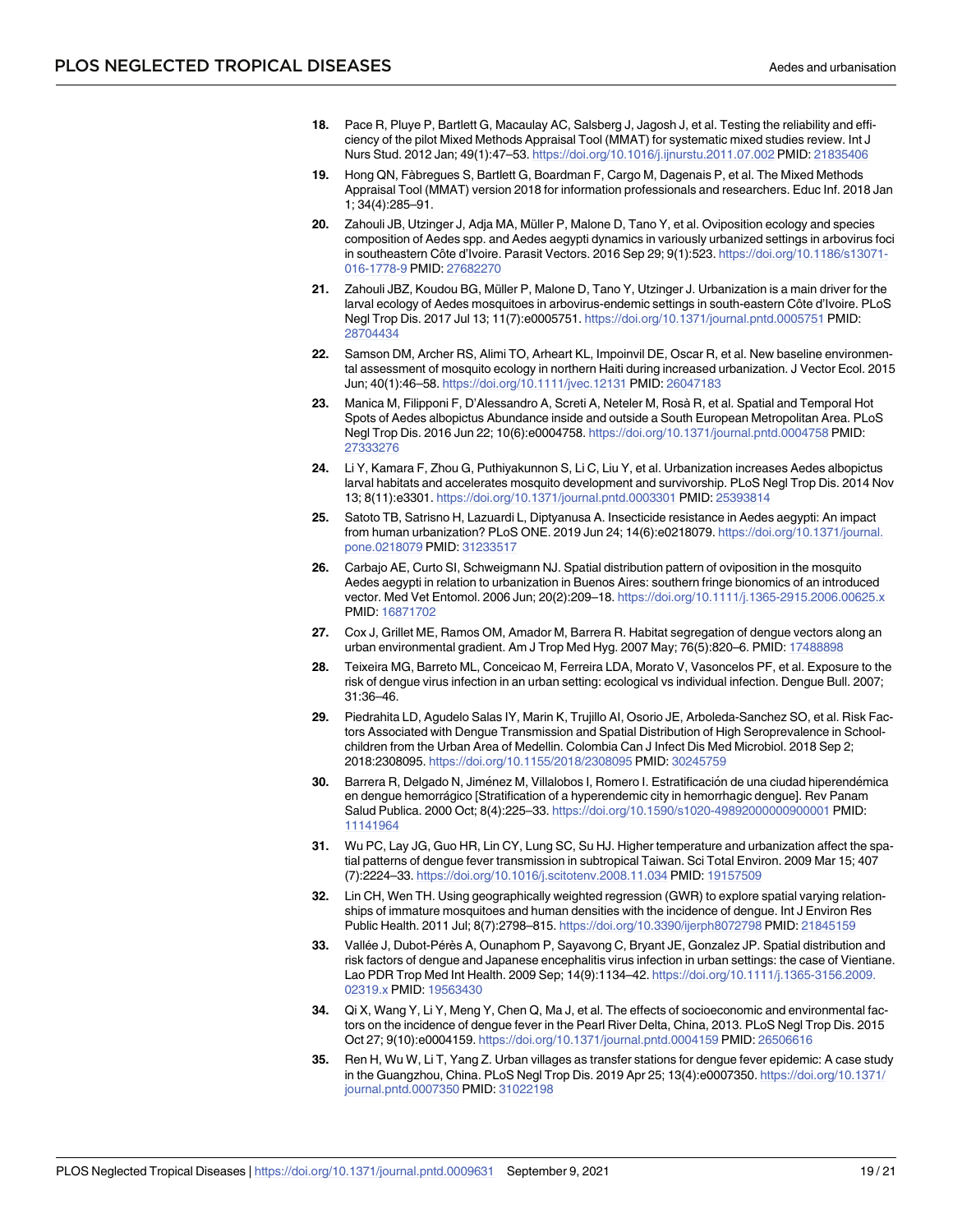- <span id="page-19-0"></span>**[36](#page-6-0).** Messina JP, Brady OJ, Golding N, Kraemer MUG, Wint GRW, Ray SE, et al. The current and future global distribution and population at risk of dengue. Nat Microbiol. 2019 Sep; 4(9):1508–15. [https://doi.](https://doi.org/10.1038/s41564-019-0476-8) [org/10.1038/s41564-019-0476-8](https://doi.org/10.1038/s41564-019-0476-8) PMID: [31182801](http://www.ncbi.nlm.nih.gov/pubmed/31182801)
- **[37](#page-7-0).** Padmanabha H, Durham D, Correa F, Diuk-Wasser M, Galvani A. The interactive roles of Aedes aegypti super-production and human density in dengue transmission. PLoS Negl Trop Dis. 2012 Aug 28; 6(8):e1799. <https://doi.org/10.1371/journal.pntd.0001799> PMID: [22953017](http://www.ncbi.nlm.nih.gov/pubmed/22953017)
- **[38](#page-7-0).** Freitas LP, Cruz OG, Lowe R, Sa´ CM. Space-time dynamics of a triple epidemic: dengue, chikungunya and Zika clusters in the city of Rio de Janeiro. Proc Biol Sci. 2019 Oct 9; 286(1912):20191867. [https://](https://doi.org/10.1098/rspb.2019.1867) [doi.org/10.1098/rspb.2019.1867](https://doi.org/10.1098/rspb.2019.1867) PMID: [31594497](http://www.ncbi.nlm.nih.gov/pubmed/31594497)
- **[39](#page-7-0).** Bouzid M, Colón-González FJ, Lung T, Lake IR, Hunter PR. Climate change and the emergence of vector-borne diseases in Europe: case study of dengue fever. BMC Public Health. 2014 Aug 22; 14:781. <https://doi.org/10.1186/1471-2458-14-781> PMID: [25149418](http://www.ncbi.nlm.nih.gov/pubmed/25149418)
- **[40](#page-7-0).** Cao Z, Liu T, Li X, Wang J, Lin H, Chen L, et al. Individual and Interactive Effects of Socio-Ecological Factors on Dengue Fever at Fine Spatial Scale: A Geographical Detector-Based Analysis. Int J Environ Res Public Health. 2017 Jul 17; 14(7):795. <https://doi.org/10.3390/ijerph14070795> PMID: [28714925](http://www.ncbi.nlm.nih.gov/pubmed/28714925)
- **[41](#page-9-0).** Zheng L, Ren HY, Shi RH, Lu L. Spatiotemporal characteristics and primary influencing factors of typical dengue fever epidemics in China. Infect Dis Poverty. 2019 Mar 28; 8(1):24. [https://doi.org/10.1186/](https://doi.org/10.1186/s40249-019-0533-9) [s40249-019-0533-9](https://doi.org/10.1186/s40249-019-0533-9) PMID: [30922405](http://www.ncbi.nlm.nih.gov/pubmed/30922405)
- **[42](#page-10-0).** Yue Y, Sun J, Liu X, Ren D, Liu Q, Xiao X, et al. Spatial analysis of dengue fever and exploration of its environmental and socio-economic risk factors using ordinary least squares: A case study in five districts of Guangzhou City, China, 2014. Int J Infect Dis. 2018 Oct; 75:39–48. [https://doi.org/10.1016/j.ijid.](https://doi.org/10.1016/j.ijid.2018.07.023) [2018.07.023](https://doi.org/10.1016/j.ijid.2018.07.023) PMID: [30121308](http://www.ncbi.nlm.nih.gov/pubmed/30121308)
- **[43](#page-10-0).** Khalid B, Ghaffar A. Dengue transmission based on urban environmental gradients in different cities of Pakistan. Int J Biometeorol. 2015 Mar; 59(3):267–83. <https://doi.org/10.1007/s00484-014-0840-6> PMID: [24817491](http://www.ncbi.nlm.nih.gov/pubmed/24817491)
- **[44](#page-9-0).** Struchiner CJ, Rocklöv J, Wilder-Smith A, Massad E. Increasing dengue incidence in Singapore over the past 40 years: population growth, climate and mobility. PLoS ONE. 2015 Aug 31; 10(8):e0136286. <https://doi.org/10.1371/journal.pone.0136286> PMID: [26322517](http://www.ncbi.nlm.nih.gov/pubmed/26322517)
- **[45](#page-7-0).** Delmelle E, Hagenlocher M, Kienberger S, Casas I. A spatial model of socioeconomic and environmental determinants of dengue fever in Cali. Colombia Acta Trop. 2016 Dec; 164:169–76. [https://doi.org/10.](https://doi.org/10.1016/j.actatropica.2016.08.028) [1016/j.actatropica.2016.08.028](https://doi.org/10.1016/j.actatropica.2016.08.028) PMID: [27619189](http://www.ncbi.nlm.nih.gov/pubmed/27619189)
- **[46](#page-4-0).** Estallo EL, Sangermano F, Grech M, Ludueña-Almeida F, Frı´as-Cespedes M, Ainete M, et al. Modelling the distribution of the vector Aedes aegypti in a central Argentine city. Med Vet Entomol. 2018 Dec; 32 (4):451–61. <https://doi.org/10.1111/mve.12323> PMID: [30027565](http://www.ncbi.nlm.nih.gov/pubmed/30027565)
- **[47](#page-4-0).** Fuentes-Vallejo M, Higuera-Mendieta DR, García-Betancourt T, Alcalá-Espinosa LA, García-Sánchez D, Munévar-Cagigas DA, et al. Territorial analysis of Aedes aegypti distribution in two Colombian cities: a chorematic and ecosystem approach. Cad Saude Publica. 2015 Mar; 31(3):517–30. [https://doi.org/](https://doi.org/10.1590/0102-311x00057214) [10.1590/0102-311x00057214](https://doi.org/10.1590/0102-311x00057214) PMID: [25859719](http://www.ncbi.nlm.nih.gov/pubmed/25859719)
- **[48](#page-8-0).** Akhtar R, Gupta PT, Srivastava AK. Urbanization, urban heat island effects and dengue outbreak in Delhi. In Climate Change and Human Health Scenario in South and Southeast Asia 2016 (pp. 99–111). Springer. Champions.
- **[49](#page-15-0).** Acuto M. COVID-19: Lessons for an Urban(izing) World. One Earth. 2020 Apr 24; 2(4):317–9. [https://](https://doi.org/10.1016/j.oneear.2020.04.004) [doi.org/10.1016/j.oneear.2020.04.004](https://doi.org/10.1016/j.oneear.2020.04.004) PMID: [34171028](http://www.ncbi.nlm.nih.gov/pubmed/34171028)
- **[50](#page-15-0).** Bowman LR, Donegan S, McCall PJ. Is Dengue Vector Control Deficient in Effectiveness or Evidence?: Systematic Review and Meta-analysis. PLoS Negl Trop Dis. 2016 Mar 17; 10(3):e0004551. [https://doi.](https://doi.org/10.1371/journal.pntd.0004551) [org/10.1371/journal.pntd.0004551](https://doi.org/10.1371/journal.pntd.0004551) PMID: [26986468](http://www.ncbi.nlm.nih.gov/pubmed/26986468)
- **[51](#page-15-0).** Fritzell C, Rousset D, Adde A, Kazanji M, Van Kerkhove MD, Flamand C. Current challenges and implications for dengue, chikungunya and Zika seroprevalence studies worldwide: A scoping review. PLoS Negl Trop Dis. 2018 Jul 16; 12(7):e0006533. <https://doi.org/10.1371/journal.pntd.0006533> PMID: [30011271](http://www.ncbi.nlm.nih.gov/pubmed/30011271)
- **[52](#page-15-0).** Ong J, Liu X, Rajarethinam J, Kok SY, Liang S, Tang CS, et al. Mapping dengue risk in Singapore using Random Forest. PLoS Negl Trop Dis. 2018 Jun 18; 12(6):e0006587. [https://doi.org/10.1371/journal.](https://doi.org/10.1371/journal.pntd.0006587) [pntd.0006587](https://doi.org/10.1371/journal.pntd.0006587) PMID: [29912940](http://www.ncbi.nlm.nih.gov/pubmed/29912940)
- **[53](#page-16-0).** Allender S, Foster C, Hutchinson L, Arambepola C. Quantification of urbanization in relation to chronic diseases in developing countries: a systematic review. J Urban Health. 2008 Nov; 85(6):938–51. <https://doi.org/10.1007/s11524-008-9325-4> PMID: [18931915](http://www.ncbi.nlm.nih.gov/pubmed/18931915)
- **[54](#page-16-0).** UN Statistical Commission. A recommendation on the method to delineate cities, urban and rural areas for international statistical comparisons. European Commission. 2020.